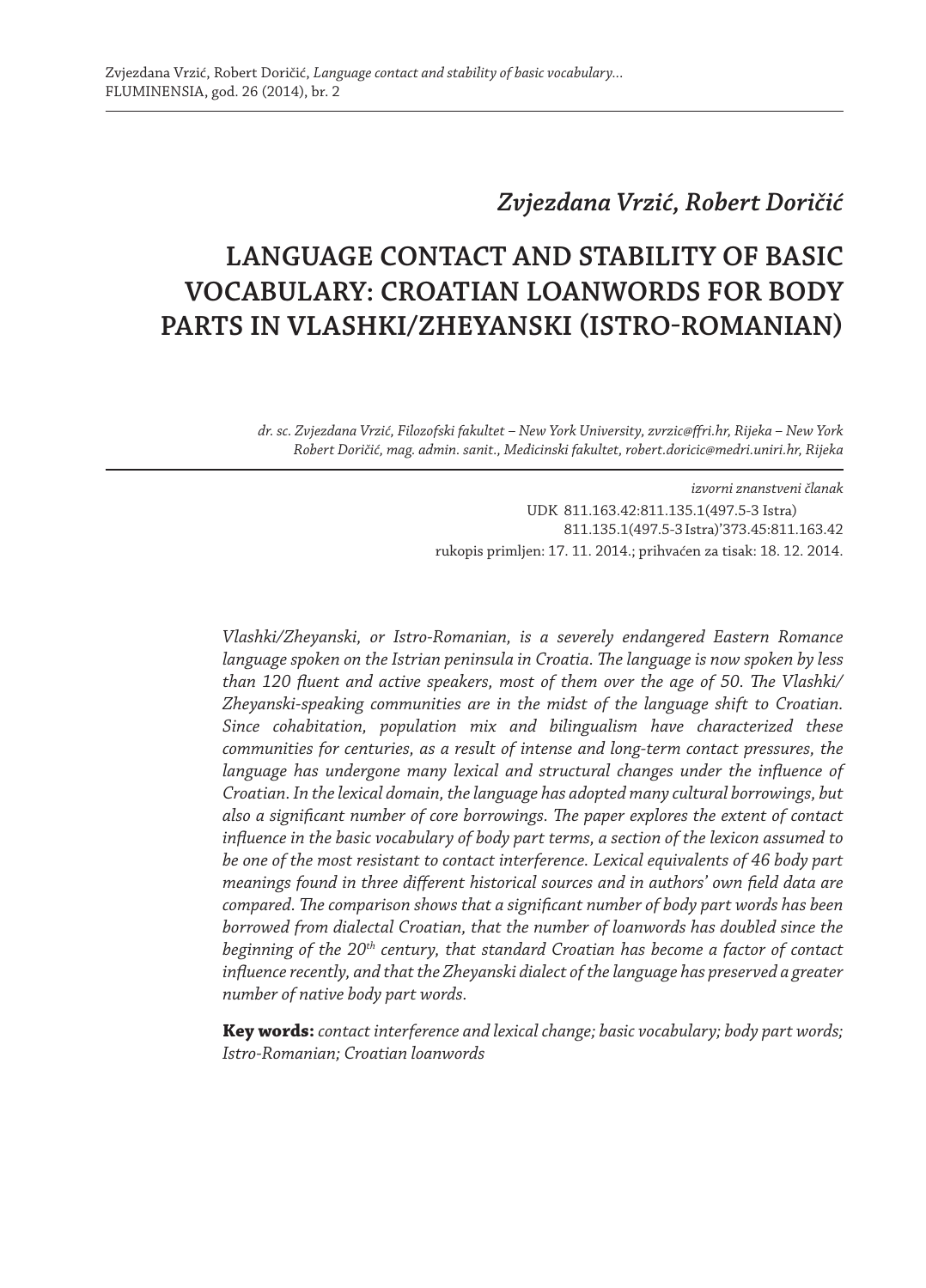### **1. Introduction**<sup>1</sup>

This paper examines the introduction of loanwords in the body part vocabulary of the Vlashki/Zheyanski (Istro-Romanian) language. After providing basic information about the language and its current endangerment status (see section 2), the paper describes the contact situation and defines the intensity of contact between Vlashki/ Zheyanski and the relevant contact languages, primarily Croatian (see sections 3). The paper then discusses how this type of contact situation led to extensive borrowing from Croatian, including of the most basic vocabulary (see section 4). The extent of lexical borrowing from Croatian in the body part vocabulary is examined in more detail in section 5, where data representing different periods in the language's history and the two dialects of the language are analyzed.

## **2. About Vlashki/Zheyanski**

## **2.1. The linguistic origin**

Vlashki/Zheyanski is an endangered Balkan or Eastern Romance language spoken on the Istrian peninsula in northwestern Croatia. The terms Vlashki and Zheyanski are speakers' own names for the two regional varieties of the language known as Istro-Romanian in the linguistic literature. In this paper, the terms used by the speakers will be used, as they have an additional benefit of discriminating between two linguistically discrete forms of the language.

Vlashki/Zheyanski is one of the four sub-branches of the Proto-Romanian branch of Eastern Romance (Harris 1988: 22–24, Mallinson 1987: 303, Schulte 2009: 230). There is no agreement on when and how the different branches of Proto-Romanian split apart. Mallinson (1990: 303) dates the split in the second half of the first millennium. Linguistic evidence is often used to approximate the date when Vlashki/Zheyanski split off from the rest of Proto-Romanian: Since Vlashki/Zheyanski, unlike Romanian, but like Aromanian and Megleno-Romanian, does not have any Hungarian loanwords, it is posited that the split occurred before the time when Hungarian words started entering Daco-Romanian in the  $10^{th}$  or the  $11^{th}$  century (see Frățilă and Sârbu 1998: 13-17, Niculescu 1990: 67, Schulte 2009: 245, among others).

## **2.2. The linguistic area**

The Vlashki/Zheyanski linguistic area is divided between the isolated northern village of Žejane, where Zheyanski is spoken, and Šušnjevica and four surrounding villages further south from Žejane, where speakers refer to their language by the collective name Vlashki. The two locations are separated by a mountain and due to

 $1$  We would like to thank our language consultants Mauro (Edi) Doričić and Ivan Brkarić for their help. We would also like to thank two anonymous reviewers of this paper for their helpful comments and suggestions for changes and additions. All the shortcomings of this paper are our own.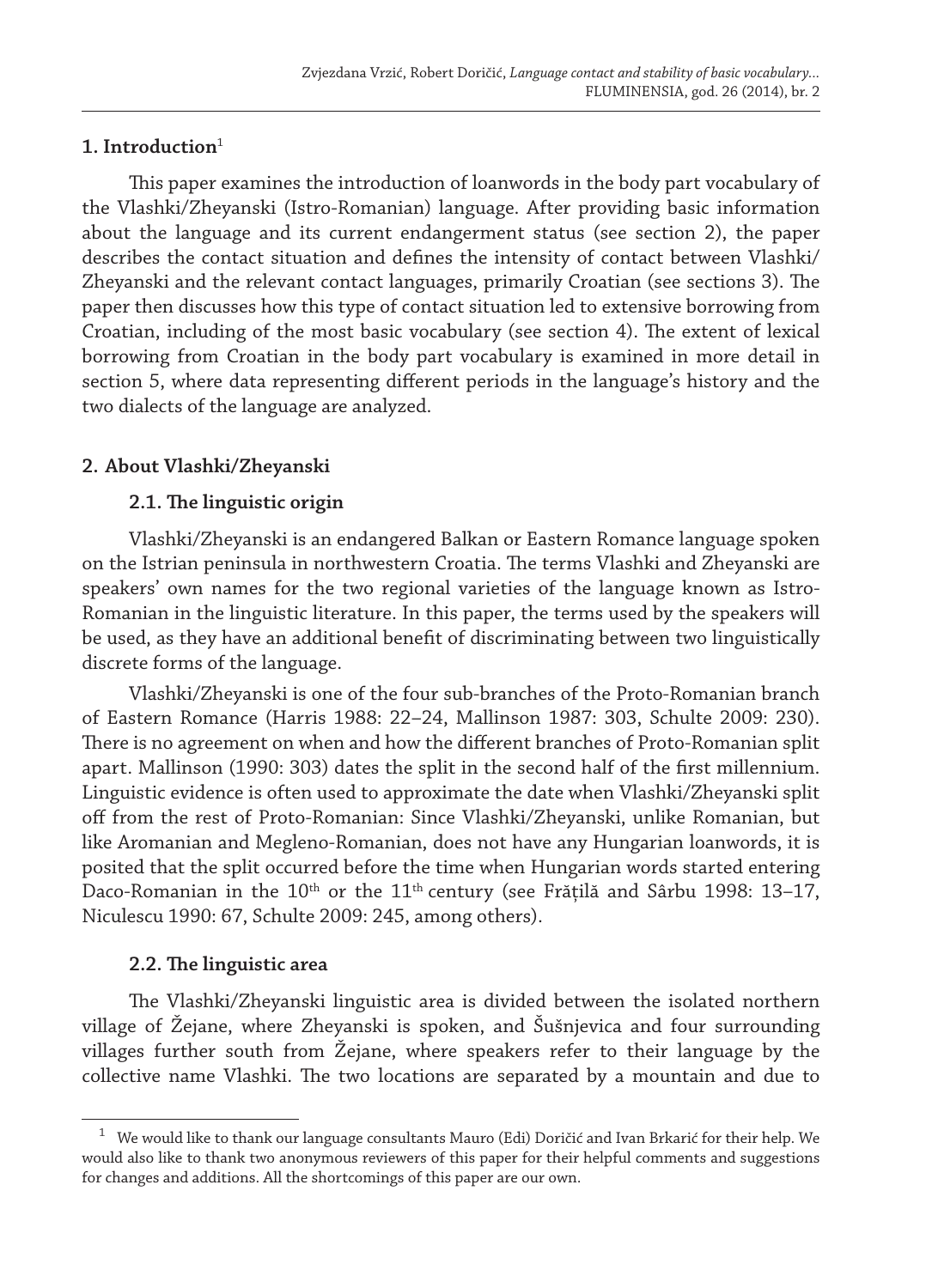geography, as well as the gravitational pull of different church parishes and local urban centers, speakers of Vlashki and Zheyanski, like their ancestors, have lived separate lives throughout their history in Istria with little, if any, contact.

### **2.3. The degree and causes of endangerment**

According to the most recent estimates, there are now under 120 Vlashki/Zheyanski speakers in the villages. Speakers make around a third of the village population of around 400 (Croatian Census 2011). The estimated number of speakers at the end of the  $19<sup>th</sup>$ century was considerably larger, around 2,500 (*Naselja i stanovništvo RH 1857 – 2001*). The number of speakers has been steadily declining ever since: It was halved by the 1960's, then reduced further dramatically—about ten times—between the 1960s and the present time (Orbanić 1995, Kovačec 1998, Filipi 2000, 2002, Vrzić and Singler, forthcoming).

The large majority of the fluent and active speakers of Vlashki/Zheyanski are now over the age of fifty. All are bilingual and have been speaking Vlashki/Zheyanski and Croatian since childhood. Since today's parents are either dominant in Croatian or are monolingual Croatian speakers, the transmission of Vlashki/Zheyanski to children has been largely interrupted, and replaced by Croatian.<sup>2</sup> Currently, Vlashki/Zheyanski has a limited role in the life of the villages and families and is restricted to communication with and among older family members and friends (Vrzić and Singler, forthcoming).

The main macro-sociolinguistic factors of the language shift to Croatian are the depopulation of the villages and the changes to the local economy and the traditional lifestyle brought about by industrialization and urbanization. Out-migration to nearby cities and abroad has been continuous since the beginning of the 20th century. It reached dramatic proportions after World War II. An economy based on subsistence agriculture, complemented by small trades and businesses, was gradually substituted by industrial and service industry employment outside the villages after World War II. These, and other, changes caused the decline in the instrumental value of Vlashki/Zheyanski and the reduction in its use. This was complemented by the lack of institutions supporting the language's maintenance, such as church or school, and an overall loss of both cultural and geographic isolation of the communities.

#### **3. Contact situation and contact influence**

## **3.1. Bilingualism among the Vlashki/Zheyanski speakers**

It is probable that speakers of Vlashki/Zheyanski in Istria have long been bilingual, even multilingual. While individual bilingualism in their native language and Croatian was common in the second half of the  $19<sup>th</sup>$  and the early  $20<sup>th</sup>$  centuries (Puscariu 1926: 226, Kovačec 1984: 584), at that time, Croatian was mostly used in church and in

<sup>2</sup> In our 2009 count taken in Žejane, we established that around 85% of the speakers were over the age of 50 and there were no known speakers under the age of 25.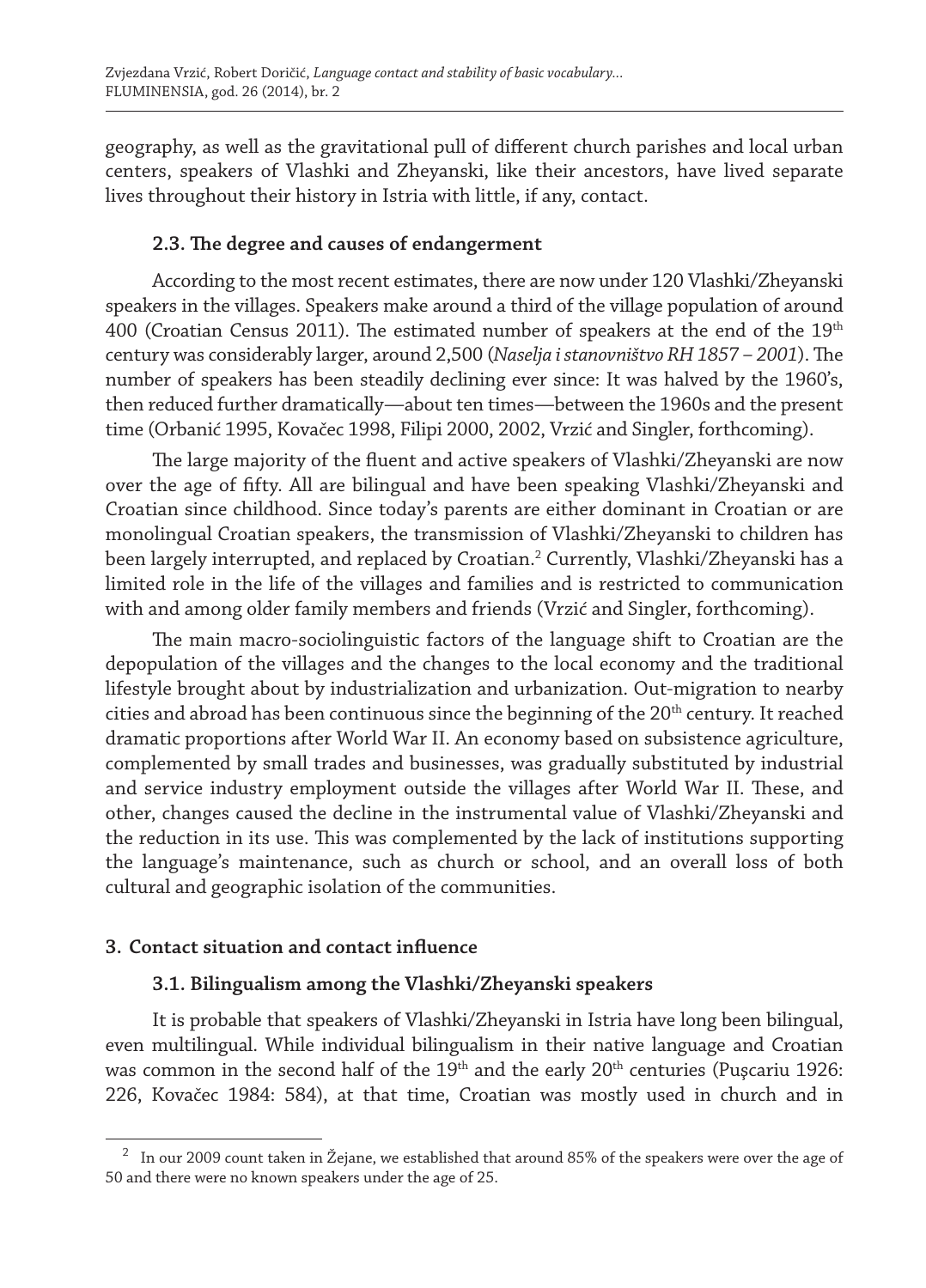communication with Croatian-speaking neighbors.3 Vlashki/Zheyanski was the dominant language of village and family communication.4

Linguists believe that Vlashki/Zheyanski-Croatian bilingualism may go back to the time when the Vlach ancestors of today's Vlashki/Zheyanski speakers still lived in Dalmatia, before their migration to Istria in the early 16<sup>th</sup> century (Kovačec 1998: 237 and references given within, Filipi 2005: 344). It is also posited that the migration from Dalmatia to Istria involved mixed Vlashki/Zheyanski- and Croatian-speaking populations (Kovačec 1998: 244 and references cited within). Some evidence for this claim is provided by the fact that Croatian varieties spoken around Žejane and around Šušnjevica and the adjoining villages are Croatian dialects brought into the area by Croatian settlers who, like Vlach shepherds, came here at the end of the 15<sup>th</sup> and the beginning of the 16<sup>th</sup> centuries (Ribarić 2002 (1940): 49, 56).

As suggested earlier, individual Vlashki/Zheyanski-Croatian bilingualism became pervasive after World War II. For the last three or four decades or so, it has been the leading feature of communication in the communities, where Croatian now competes with, and even predominates over, the community language in all domains.

In addition to the prolonged bilingualism involving Croatian, bilingualism involving Italian has been common among the Vlashki/Zheyanski speakers, especially before World War II (Kovačec 1998: 237, Vrzić and Singler, forthcoming). In the period between two world wars, the Istrian peninsula came under the political control of Italy and all elementary schooling was in Italian. However, the knowledge of Italian, the culturally prestigious and politically dominant language in the area, would have been necessary and/or desirable even before this period, especially in the Vlashki-speaking area.

Croatian has, however, always been the language of the Vlashki/Zheyanski speakers' closest neighbors, as well as the church, and the language toward which the villages have long been shifting. The earliest, mid-nineteenth-century, report on the communities already mentions that the language was essentially gone from everyday use in a more distant southern village of Skitača, once also Vlashki-speaking (cf. Maiorescu 1996 (1900): 76). The advancing shift to Croatian was reported before World War II in Gradinje and Grobnik, two other formerly Vlashki-speaking villages (Puscariu 1926: 40). After World War II, for reasons established earlier, Croatian became the dominant and/or the first language of younger generations, and communities themselves have become bilingual, divided linguistically along the age lines. Hence, the contact with Croatian has been much more enduring and pervasive than the contact with Italian, and, consequently, it is the contact influence from Croatian that is of principal interest in this paper.

 $3$  Schooling, not widely available or attended by many children before WWI, was in Croatian, too.  $4$  As testimonies by many older speakers today suggest, their Croatian-speaking grandparents and greatgrandparents, who moved into Vlashki/Zheyanski villages due to marriage, were expected to, and most often did, learn Vlashki/Zheyanski, *the* community language (cf. also Ribarić 2002 (1940): 50).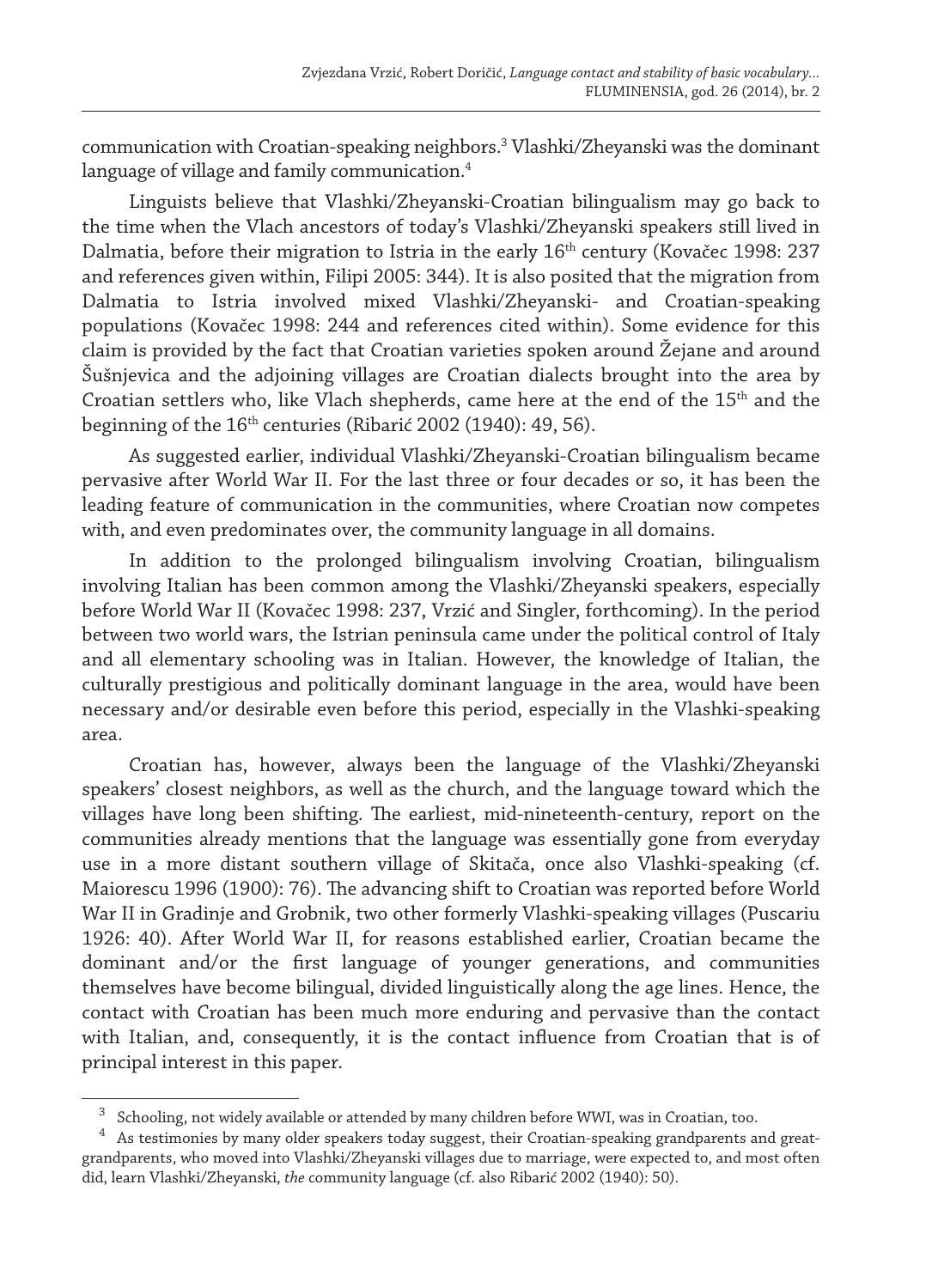## **3.2. Defining the contact situation and the direction of contact influence**

Keeping in mind the information provided in the previous sections, the contact situation between Vlashki/Zheyanski and Croatian can be defined as "cohabitation and population mix over an extended period of time" (cf. Schulte 2009: 233ff. for the use of similar terms), marked by "extensive interaction" among the speakers of Vlashki/ Zheyanski and Croatian and "long-term multigenerational bilingualism" in Vlashki/ Zheyanski and Croatian on the part of a considerable number of, if not always all, speakers.

In their model of contact-induced language change, Thomason and Kaufman (1988: 35ff.) distinguish between two main types of contact situations—"language maintenance" and "language shift"—and two types of contact-induced language change processes—"borrowing interference" and "interference through shift." They emphasize the importance of social factors, over linguistic ones, in contact-induced language change and claim, in contrast to many earlier authors, that there are no absolute linguistic constraints on contact interference. Extensive lexical and structural changes in the receiving language are possible under the influence of another language if social factors—such as economic and cultural pressures and demographic conditions requiring intense contact and bilingualism—warrant it.

Under the circumstances of language maintenance, when a native and a fluently spoken second language coexist in use over a long period of time, bilingual speakers adopt linguistic features of their second language for use in their first language. For Thomason and Kaufman, this type of contact influence is "borrowing interference." In language shift situations, on the other hand, contact interference goes in the opposite direction: Speakers impose the features of their first language on their imperfectly learned second language through the mechanism of language transfer.

In "borrowing interference," contact influence typically starts with the adoption of lexical items. In the case of "interference through shift," contact influence begins with phonological and structural changes (Thomason and Kaufman, 1988: 74–75, 113). Ultimately, the intensity of the contact defines the *extent* and *kind* of influence; all linguistic features—lexical, phonological, syntactic and morphological—may be borrowed in either case.

It often occurs that both types of contacts between languages take place in the same language community, as communities might have different types of bilingual speakers. In the case of Vlashki/Zheyanski-speaking communities, language maintenance, and borrowing interference, is likely to have been the dominant form of language contact situation for a long period of time, even several centuries. In the course of this time, Croatian regional varieties have been exerting influence on the language and are at the root of many of its properties today.

Thomason and Kaufman (1988: 74–75) put forward the Borrowing Scale to account for the linguistic changes—their kind and course—expected to occur under the circumstances of language maintenance. This borrowing probability hierarchy includes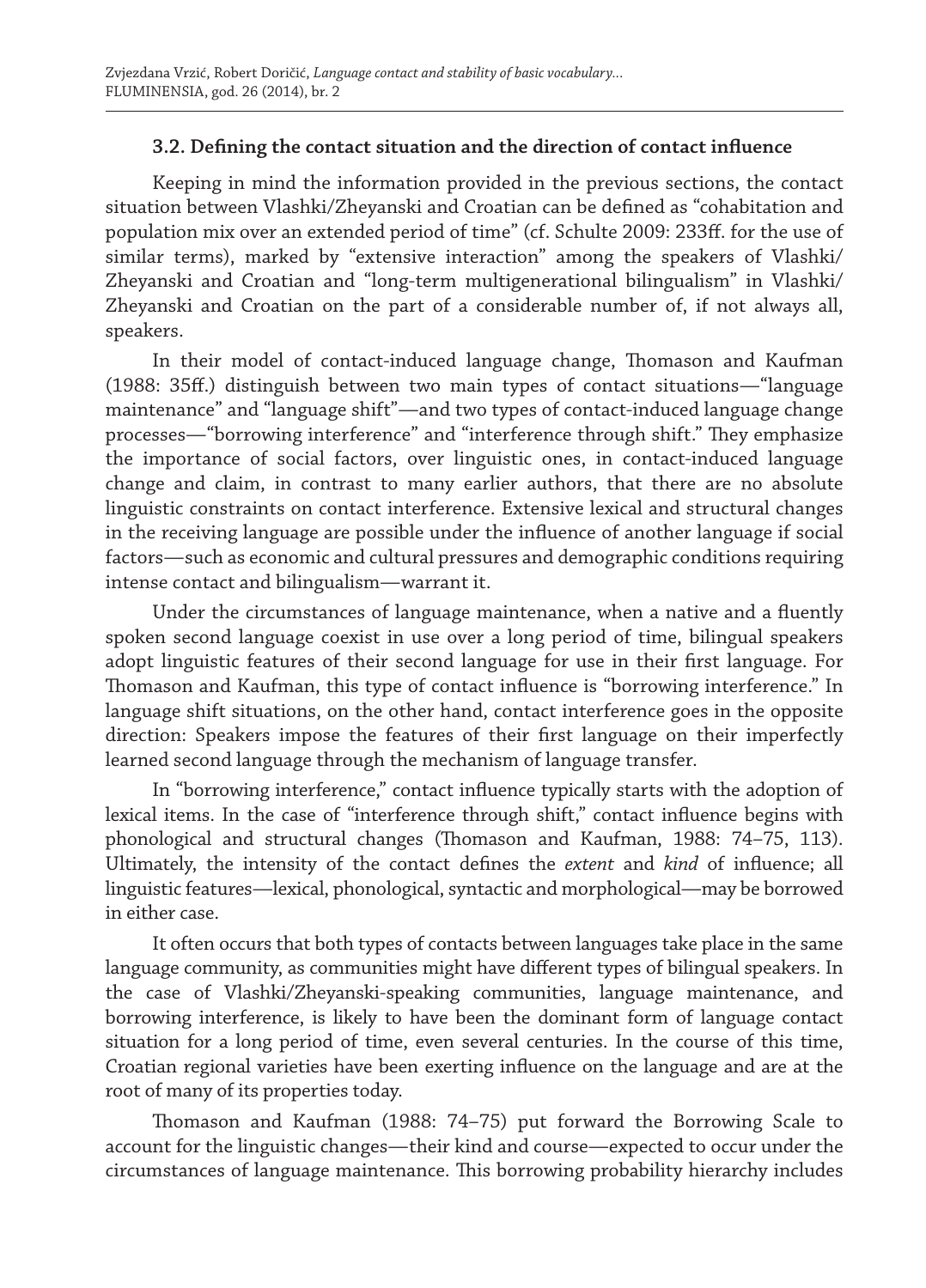five contact situation types, ordered by an increasing degree of intensity of contact, from Type 1/"Casual contact" to Type 5/"Very strong cultural pressure." The Borrowing Scale predicts that the more internally structured a particular language subsystem is, the greater the intensity of contact needs to be for the changes due to borrowing interference to take place in it. In Type 1/"Casual contact," for example, only lexical borrowing is expected to occur, while in Type 5/"Very strong cultural pressure" heavy structural borrowing of "major structural features that cause significant typological disruption" (p. 75) is predicted.

Vlashki/Zheyanski best fits Thomason's and Kaufman's Type 4/"Strong cultural pressure" situation, where, in addition to extensive lexical borrowing, a moderate structural borrowing occurs. Lexical borrowing in the language, in particular, the introduction of loanwords, will be discussed more in the next section. In addition, significant structural, even typological, changes have occurred in the language's phonology, syntax and morphology under the influence of Croatian (cf. Kovačec 1998: 300–302, 315–316 for examples).

#### **4. Lexical influence in Vlashki/Zheyanski**

Of all Eastern Romance languages, Vlashki/Zheyanski is considered to have replaced the largest number of native Proto-Romanian words, most of them of Latin origin, by loanwords. Most loanwords originate in Istrian Croatian regional dialects. Italian, in particular, Istro-Venitian loanwords are much less numerous, and many may have, in fact, been borrowed from dialectal Croatian, heavily influenced by Istro-Venitian (cf. Kovačec 1995: 73). In glossaries and dictionaries, as many as 60% of Vlashki/Zheyanski words may be loanwords, the majority of them of Croatian origin (Pușcariu 1926: 200, Kovačec 1963: 3, Kovačec 1981: 581, Kovačec 1998: 306). This mass borrowing into Vlashki/Zheyanski was enabled by favorable sociolinguistic circumstances (cf. Tadmor 2009: 58): Vlashki/Zheyanski has been spoken in a very small and marginalized group, marked by widespread bilingualism, permissive attitudes toward lexical borrowing and no linguistic norm to conform to, among other factors.

In addition to a large number of "cultural borrowings" in Vlashki/Zheyanski, many Croatian, and Italian, loanwords are "core borrowings," i.e. words which have replaced or co-existed with native Vlashki/Zheyanski words.<sup>5</sup> In Vlashki/Zheyanski, loanwords can be found in all basic vocabulary semantic fields: numbers under 10, kinship terms, color terms, words for basic actions and cognition, as well as words for body parts, under consideration in the next section. Further, many function words are loanwords, such as determiners (e.g. *saki* 'every'), complementizers (*neka* 'in order to, so that'), conjunctions (*ali* 'or', *nego* 'than', *e* 'and'), and prepositions (e.g. *za* 'for'). Finally, structural, and typological, changes were brought about through the adoption of Croatian derivational (e.g. aspectual infix *-av-/-iv-*) and inflectional affixes (e.g. adjectival neuter gender suffix *-o*) (see Kovačec 1998 for more examples).

<sup>5</sup> See Haspelmath (2009: 48–49) for more information about the distinction between "cultural borrowings" and "core borrowings."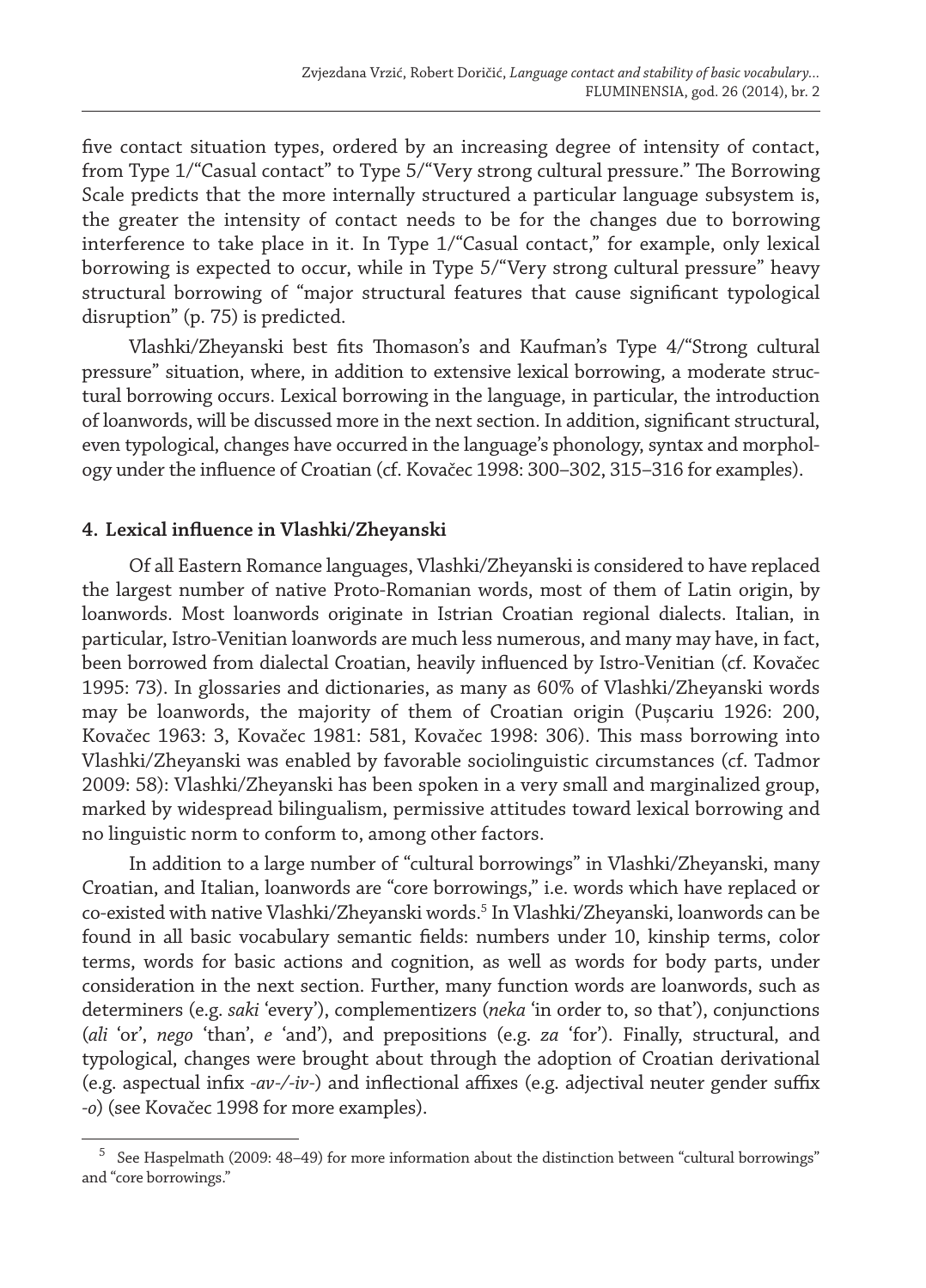## **5. Croatian loanwords in the Vlashki/Zheyanski body part vocabulary**

## **5.1. Haspelmath's and Tadmor's findings regarding the basic vocabulary**

In their typological survey of loanwords, which included over forty languages, Haspelmath and Tadmor (2009) offer statistical support for long-standing assumptions regarding lexical borrowing proposed in the historical and typological linguistic literature. Their study shows that the semantic field "The body," one of the twenty-four semantic fields they explore, is the third least likely to include words of non-native origin. On average, loanwords in this semantic field make just  $14.2\%$  of all words. $^6$  In contrast, the highest borrowing semantic field, "Religion and Beliefs," has the average borrowing rate of 41.2% (Tadmor 2009: 64). Tadmor explains that the low-borrowingrate semantic fields "consist of concepts that are universal and shared by most human societies. Practically every language can be expected to have indigenous words for such concepts, and therefore has no need to borrow them" (p. 65).

In addition to the borrowability ranking of semantic fields, Haspelmath and Tadmor also put together a weighted list of basic vocabulary—the Leipzig-Jakarta List of Basic Vocabulary (Tadmor 2009: 68ff.). According to Tadmor (2009: 68), "It [the Leipzig-Jakarta List of Basic Vocabulary] is a full-fledged basic vocabulary ranking. It comprises the notions normally associated with the concept: stability (our age score), universality (our representation score), and simplicity (our analyzability score), as well as resistance to borrowing (our unborrowed score)." For example, of the 100 words on the list, the meaning 'nose' has the composite score of 0.864, which is the second highest after the meaning 'fire'. As such, the meaning 'nose' is highly unlikely to be expressed by a loanword in any language. Relevantly for this paper, word meanings for body parts make the best represented semantic field on the Leipzig-Jakarta List; 17% of word meanings there are body part meanings.

#### **5.2. Body part words in Vlashki/Zheyanski: Sources and sample**

We undertook a historical comparison of body part words in Vlashki/Zheyanski and drew a list of words from three different published sources— Byhan (1899), Puşcariu (1929), and Kovačec (1998). To this, we added our own field data. The data presented in the sources were collected between 1857 and 1883, 1900 and 1908, 1961 and 1967, respectively, and together with our data, collected in 2012, they represent an approximate time frame of around 150 years in the language's history.

Words for 97 body part meanings were identified in the three published sources. Of those, 46 meanings had word equivalents in all three published sources.<sup>7</sup> We list

<sup>6</sup> The semantic fields "Spatial relations" and "Sense perception" have even lower borrowing percentages, of 14.0% and 11.0% respectively.

<sup>7</sup> Other important historical sources of lexical data for the language are: Filipi 2002a, *Atlante linguistico italiano* and *Atlasul lingvistic român*. The first two sources do not contain all the words listed in the sources we used. The third source was inaccessible to us during the preparation of this paper and could not be checked.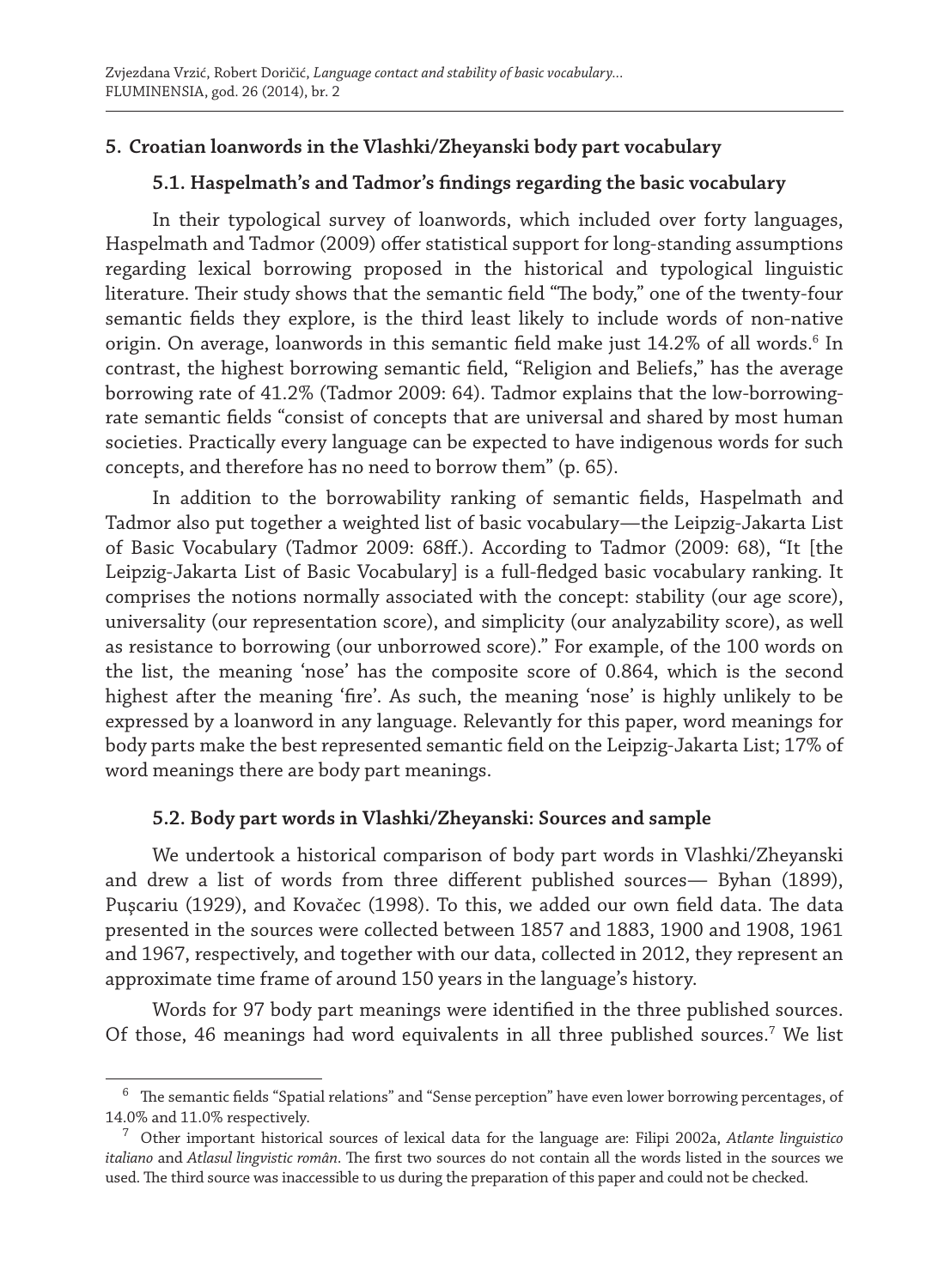these 46 body part meanings with their modern Vlashki/Zheyanski word equivalents we collected in the table "Body Part Words in Vlashki/Zheyanski with their Source Words and with Comparison to Romanian," found in the Appendix. The body part meanings and word equivalents are provided in the first two columns of the table. $^8$  In the third column, Vlashki/Zheyanski words are compared to Romanian words for the same meanings provided in Schulte 2009b. Additional words are added to those listed in Schulte 2009, when they exist in dialectal varieties of Romanian and are cognate with the words existing in Vlashki/Zheyanski.9 All cognate words are considered to be native words in Vlashki/Zheyanski—regardless of whether they are of Latin or some other origin (e.g. Old Slavic)—since the goal is to identify loanwords which entered the language long after the Proto-Romanian split, as a result of the contact with Croatian. Finally, in the last column of the table, source words for all Vlashki/Zheyanski words in the second column are provided. With the exception of a few uncertain cases, loanwords for body parts in Vlashki/Zheyanski are of a relatively more recent, i.e. Croatian, origin, and seem to be the consequence of the contact between Vlashki/Zheyanski and Croatian in Istria.

## **5.3. Body part words in Vlashki/Zheyanski: Native words or Croatian loanwords?**

Among the 46 body part meanings with word equivalents in Vlashki/Zheyanski in all four sources, 21 meanings are expressed with the same and only the native words in both Vlashki and Zheyanski in all four periods. These words are: *š*ì *anže/s*ì *anže*10,11 'blood', *osu* 'bone', *kuru* 'buttocks', *ureklja* 'ear', *oklju* 'eye', *žåžetu* 'finger', *unglja* 'fingernail', *frunta* 'forehead', *m*ì *ara*'hand/arm', *kåpu* 'head', *jirima* 'heart', *žerunklju* 'knee', *pičoru* 'leg/ foot', *fikåci* 'liver', *gura* 'mouth', *cica* 'nipple/teat', *nåsu* 'nose', *puca* 'penis', *kostele* 'rib', *limba* 'tongue', and *dinte/dintu* 'tooth'. Ten additional meanings are expressed with native words, which, however, had coexisted in the past or coexist today with loanwords12: *kljeptu* 'chest', *bårba* 'chin/beard', *kovatu/kuvetu* 'elbow', *obråzu/fåca* 'face/ cheek', *peru* 'hair/body hair', *žinžirile/žinživele* 'gums', *čerbiča* 'nape/neck', *buriku* 'navel',

<sup>&</sup>lt;sup>8</sup> For reasons of space, we provide only the modern words for body parts in the Appendix. The full table, which includes body part words from the three older published sources we used for comparison, can be obtained from the authors.<br> $\frac{9}{2}$  This information was

<sup>&</sup>lt;sup>9</sup> This information was provided to us through personal communication in 2012 by Laura Spinu.<br><sup>10</sup> The orthography used in this paper was developed by Vrzić (2009). The phonetic values of th

The orthography used in this paper was developed by Vrzić (2009). The phonetic values of the letters which do not correspond to the symbols of the International Phonetic Alphabet are: < â> [ə], <å> [ɔ], <e> [æ],  $\langle c \rangle$ [t͡s],  $\langle \dot{\xi} \rangle$ [t͡ʃ],  $\langle \dot{\xi} \rangle$ [c͡],  $\langle \dot{\xi} \rangle$  [n͡],  $\langle \dot{\xi} \rangle$  [n͡],  $\langle \dot{\xi} \rangle$  [x͡]. For more information about this orthographic system and a comparison to the systems used by other authors, see http://www.vlaski-zejanski.com/Learn/ Language-lessons/writing.

 $11$  The underlining marks the position of the word stress.

<sup>12</sup> The coexistence of native words with loanwords was taken into account even when a loanword's coexistence was attested in an earlier period, but not a later one. In such cases, coexistence of native words and loanwords did not lead, as it does not need to, to a lexical replacement, but it is an indication of the variability in usage and the language change trend.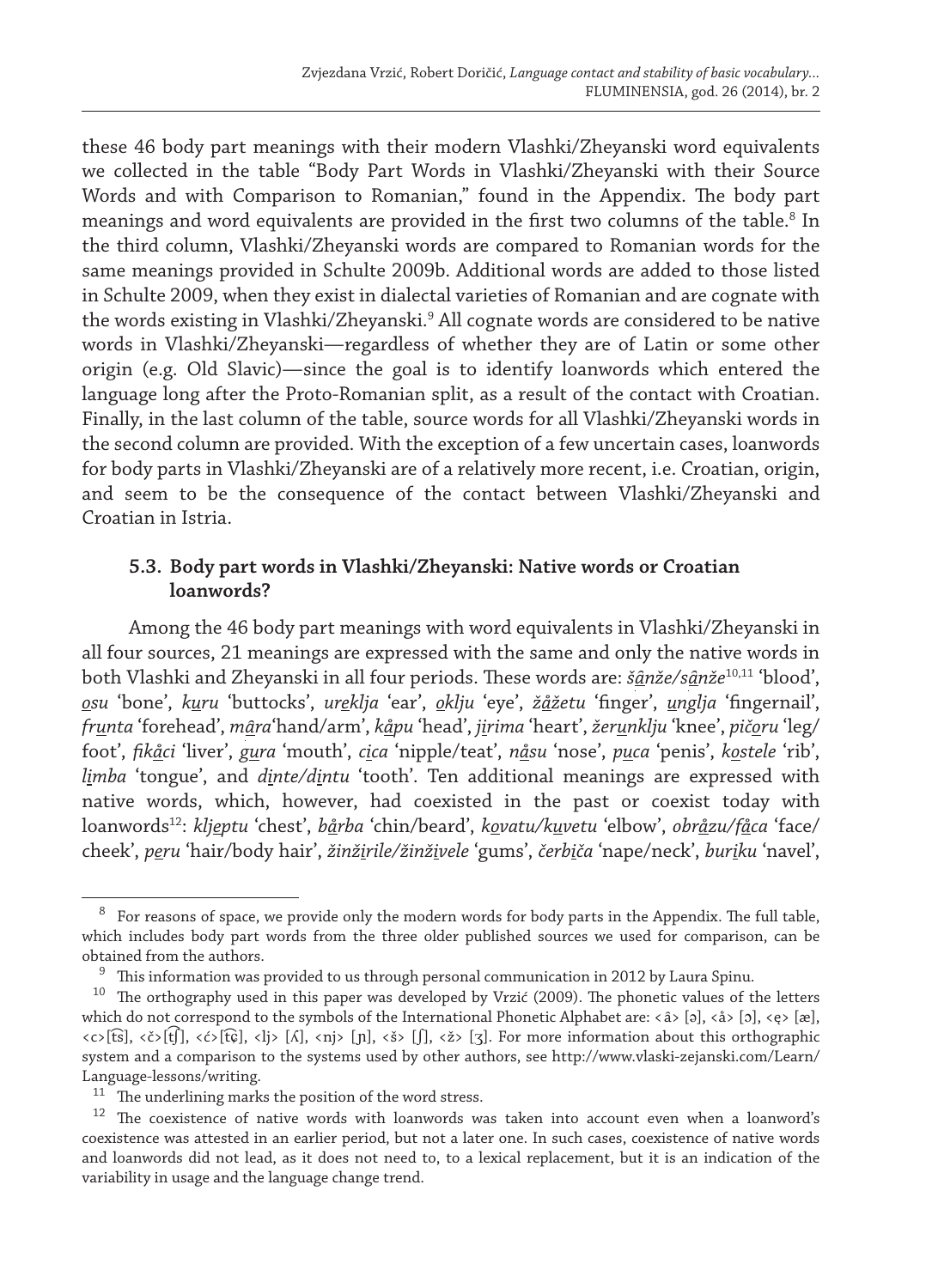*umeru* 'shoulder', and *špljira* 'spleen'. In total, 31 body part meanings, out of a total of 46 meanings, or more than 67% of them, are expressed with native words in both dialects. For additional 4 meanings, native words have been preserved in Zheyanski, but not in Vlashki: *folele* vs. *t*ì *arbuhu* 'belly', *žåna* vs. *obrovica* 'eyebrow', *pum*ì *anu* vs. *punja*  'fist', *måca* vs. *budilele, drobu* 'intestine(s)'. Finally, 8 native words were replaced by Croatian loanwords, sometimes different ones, in both dialects: *g*ì *arkljånu* 'Adam's apple/ throat', *h*ì *arb*ì *atu* 'back', *životu, telinę* 'body', *možlji/možljani, moz*ì *ak/mozgu* 'brain', *peta* 'heel', *muståfele* 'mustache', *koža* 'skin/hide', and *štumihu, štumigu* 'stomach'. Words for 3 other meanings—'calf', 'sole of foot/foot', and 'throat'—are excluded from the count as they do not belong to the relevant categories.13 The table below presents this information.

**Table 1:** *Body part words in Vlashki/Zheyanski: Native words vs. loanwords count with the type of change* 

| Native words alone are in use in<br>both dialects                           | 21 |                                                                                                                                                                                                                                   |
|-----------------------------------------------------------------------------|----|-----------------------------------------------------------------------------------------------------------------------------------------------------------------------------------------------------------------------------------|
| Native words coexist with<br>loanwords (in whichever period)                | 10 | 7 native words coexist with loanwords in<br>Vlashki; 1 native word coexists with a<br>loanword in Zheyanski; 1 native word<br>coexists with a loanword in both Vlashki<br>and Zheyanski; 1 word is without dialect<br>information |
| Native words were <b>replaced</b> with<br>loanwords in one dialect          | 4  | 4 replacements by loanwords in Vlashki                                                                                                                                                                                            |
| Native words were <b>replaced</b> with<br>loanwords in <i>both</i> dialects | 8  |                                                                                                                                                                                                                                   |
| Other                                                                       | 3  |                                                                                                                                                                                                                                   |
| Total                                                                       | 46 |                                                                                                                                                                                                                                   |

<sup>13</sup> Today's terms for 'calf', Zheyanski *grosa kårne* and Vlashki *hârb*<sup>ì</sup> *atu de pičor,* are descriptive and use the language's own resources (but the Croatian loanword *hârb<u>â</u>tu* 'back' is extended in meaning to form the Vlashki term). For the meaning 'sole of the foot', Zheyanski has *påma*, a native word, but one obtained by meaning extension from *påma* 'palm'. In Vlashki, the new coinage *supičor* is used today. The third word excluded from the count is *gut* 'throat', whose origin is uncertain: the word could be native in our sense, i.e. Latin or Old Slavic (Frăţilă 2002), or borrowed from Chakavian Croatian (Kovačec 1993: 84).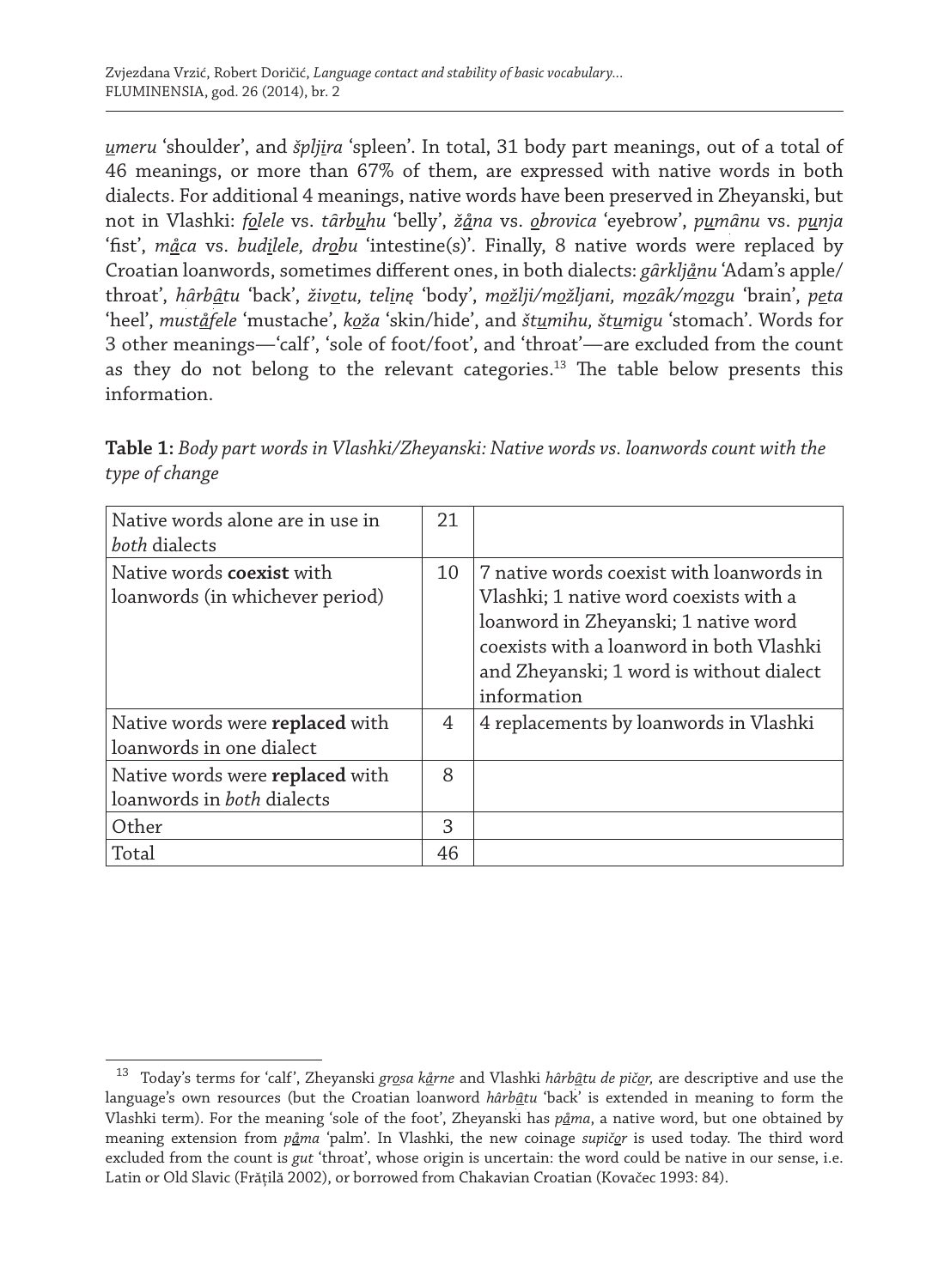The following table presents this information separately, for each dialect.

| <b>Table 2:</b> Body part words in the Vlashki dialect and the Zheyanski dialect: Native words vs. |  |
|----------------------------------------------------------------------------------------------------|--|
| loanwords count with the type of change                                                            |  |

|                                                                     | Vlashki          | Zheyanski  | Dialect not known |
|---------------------------------------------------------------------|------------------|------------|-------------------|
| Native words alone are in use                                       | 22               | 32         |                   |
| Native words <b>coexist</b> with<br>loanwords (in whichever period) | 8                |            |                   |
| Native words were replaced with<br>loanwords                        | 12<br>$(26.6\%)$ | $(17.4\%)$ |                   |
| Other                                                               | 3                | 3          |                   |
| Total                                                               | 45               | 45         |                   |

It is apparent from the Table 2 above that Zheyanski has conserved more native words and adopted fewer loanwords: Zheyanski expresses 32 body part meanings using *only* the native words. For two additional meanings, native words are used in variation with loanwords, and, if we also include the case of coexistence where the dialect could not be determined, 36 native body part words are now used in Zheyanski, making 78% of the total number of words in our sample. Vlashki expresses 22 body part meanings using *only* the native words. For 8 additional meanings, native words were or are used in Vlashki alongside loanwords in one or more of the periods attested, and if we also include the case of coexistence where the dialect could not be determined, 31 native words are used in Vlashki, or around 67% of the total. The difference between the two dialects becomes further obvious when the numbers of loanwords (Vlashki, 12 vs. Zheyanski, 8) and the numbers of native words used in variation with loanwords (Vlashki, 8+1 vs. Zheyanski, 2+1) are compared. Taken together, the numbers demonstrate the greater propensity in Vlashki toward the adoption of loanwords.<sup>14</sup>

The source words of the loanwords are Croatian in most, if not all, cases. Usually, loanwords come from the regional Chakavian Croatian varieties. The Croatian source words for Vlashki/Zheyanski loanwords, including those that coexist or had coexisted with native words earlier, without replacing them, are listed here: 'Adam's apple/throat': *grkljan*, 'back': *hrbat, lopatica, život*; 'belly': *trbuh*; 'body': *telo, telino*; 'brain': *možljen, mozak*, 'calf': *cipel(j), hrbat* (in Vl. *h*ì *arbåtu de pičor*); 'chest': *štumig*; 'chin/beard': *brada, barbuc*; 'elbow': *lakat*; 'eyebrow': *obrva, obrvica*; 'fist': *punja, šaka*; 'heel': *peta*; 'intestine(s)':

<sup>14</sup> Similar observations, both in regard to the lexicon and in reference to other levels of linguistic structure, were made before (cf. Kovačec 1998: 300–302, 306–314, and references within). This is likely to be due to an older and/or more extensive practice of bilingualism in the villages where the Vlashki dialect is/was spoken. A sociolinguistic study on language use, attitudes and identity, carried out recently by Vrzić and Singler (forthcoming), provides information pointing in this direction. The language shift to Croatian started earlier, and is now more advanced, in the Vlashki-speaking villages than in the Zheyanski-speaking village.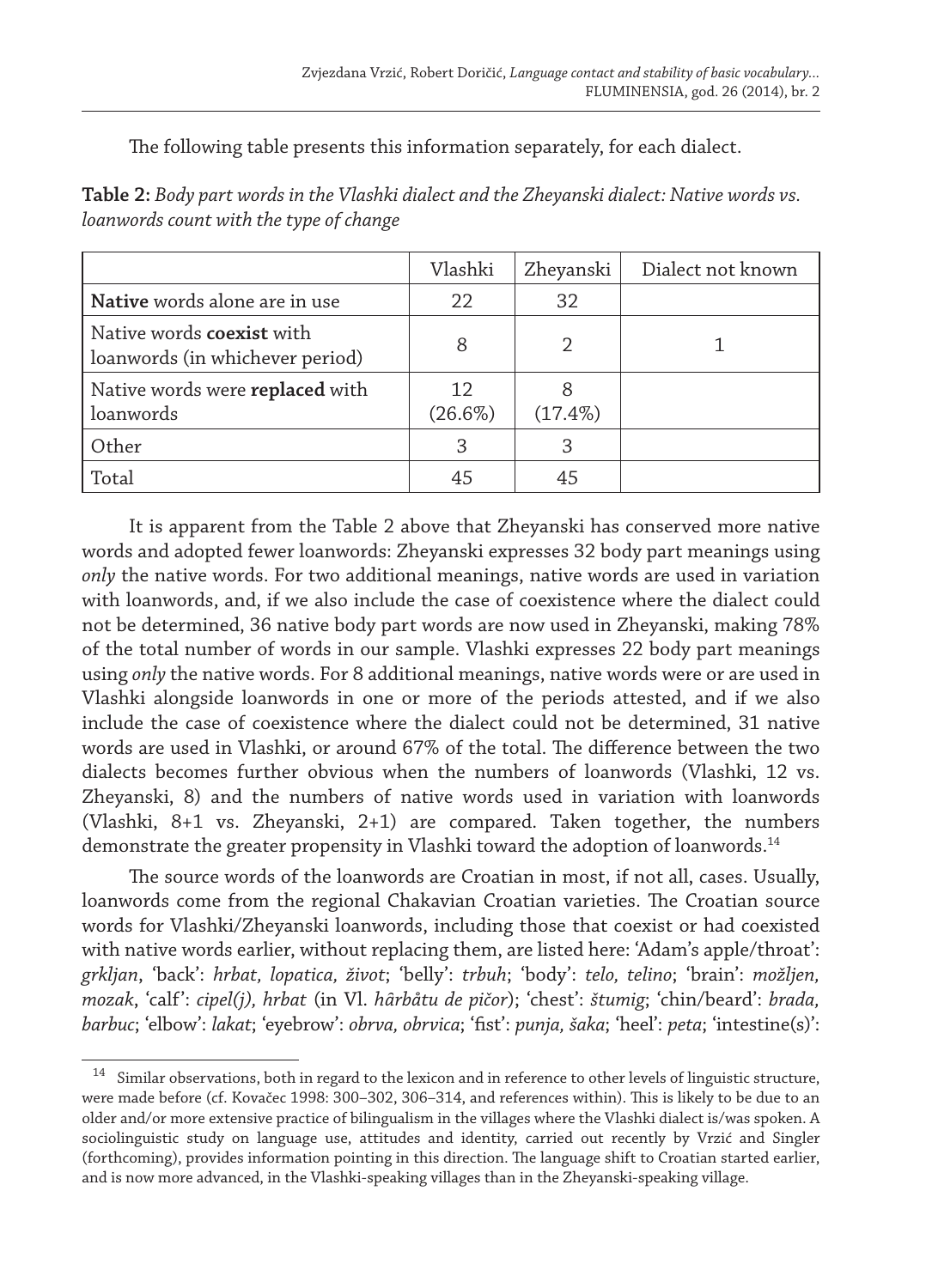*budele, utroba, olito, drob*; 'mustache': *mustafe*; 'nape': *batica*; 'navel': *pupak*; 'shoulder': *rame(na)*; 'skin/hide': *koža*; 'sole of the foot': *stopalo, stopa*; 'spleen': *slezena, slezina, porebrica*; and, 'stomach': *štumig*. 15,16

It is notable that the influence of standard Croatian can now be observed in this part of the Vlashki/Zheyanski vocabulary as well. Standard Croatian words, already widespread as source words for cultural borrowings in Vlashki/Zheyanski, are now also being adopted as core borrowings: The Croatian loanwords *moz*ì *ak* and *mozgu* 'brain' now coexist with the older Chakavian Croatian loanwords *možlji* and *možljani.* The Croatian loanword *slezena* 'spleen' seems to be pushing out the older Chakavian Croatian loanwords *slezina, sležena* and *slezenica*, which have been in competition with the native word *špljira*.

In conclusion, the borrowing of lexical items from Croatian—mostly from Croatian regional dialects, but since recently also from standard Croatian—has been the dominant form of lexical change in this part of the vocabulary in our sample. Lexical changes of other types are much less frequent, but are attested, such as the formation of descriptive terms, e.g. 'calf': *grosa kårne* '*lit.* large flesh'*, kårna de pičor* '*lit.*leg flesh'*, h*ì *arb*ì *atu de pičor* '*lit.* back of the leg'; calquing, e.g. 'gums': *kårna di la dinc* '*lit.* flesh of the tooth' on analogy with Croatian *zubno meso 'lit.* tooth flesh'; coinage, e.g. 'sole of the foot': *supičor* '*lit.* underfoot'; and meaning extension, e.g. 'sole [of the foot]': *påma* [*de pičor*] '*lit.* palm [of the foot]'.

The comparison between the data from the late  $19<sup>th</sup>$  and the early  $20<sup>th</sup>$  centuries and the data from the 1960s and the current time shows that the process of replacement of native body part words by loanwords has continued: While loanwords had replaced a number of native body part words already in the two older sources, their number in Vlashki/Zheyanski has almost doubled between the two earliest sources and now.

At the same time, it is interesting to note how the body part vocabulary in Vlashki/Zheyanski still fits the predictions about this semantic field made by Haspelmath and Tadmor (2009). In the list in the Appendix, 15 body part meanings, those marked with the superscript L-J, are also those that figure among 17 such meanings on the Leipzig-Jakarta List of Basic Vocabulary (Tadmor 2009: 69–71). As mentioned earlier, the body part meanings make the largest semantic group on the list of meanings which, cross-linguistically, are the least likely lexical items to be replaced by loanwords (Tadmor 2009: 69–71). Indeed, Vlashki/Zheyanski largely confirms this: Among 15 words for body parts in our list in the Appendix, corresponding to the meanings on the Leipzig-Jakarta List, all but one are native Vlashki/Zheyanski words, proving their special resistance to borrowing.17

<sup>15</sup> This list does not include possible Croatian source words for 'gums', 'calf' and 'throat', *čerenj, riba,* and *gut*, respectively, which are either of unknown or uncertain origin (cf. note 13 regarding *gut*).

<sup>16</sup> Note that Chakavian Croatian words *štumig, punja, budele* and, likely, *mustafe* are Istro-Venitian loanwords.

<sup>17</sup> The likely Croatian loanword, *koža*, has been used for the meaning 'skin' since the earliest attestation.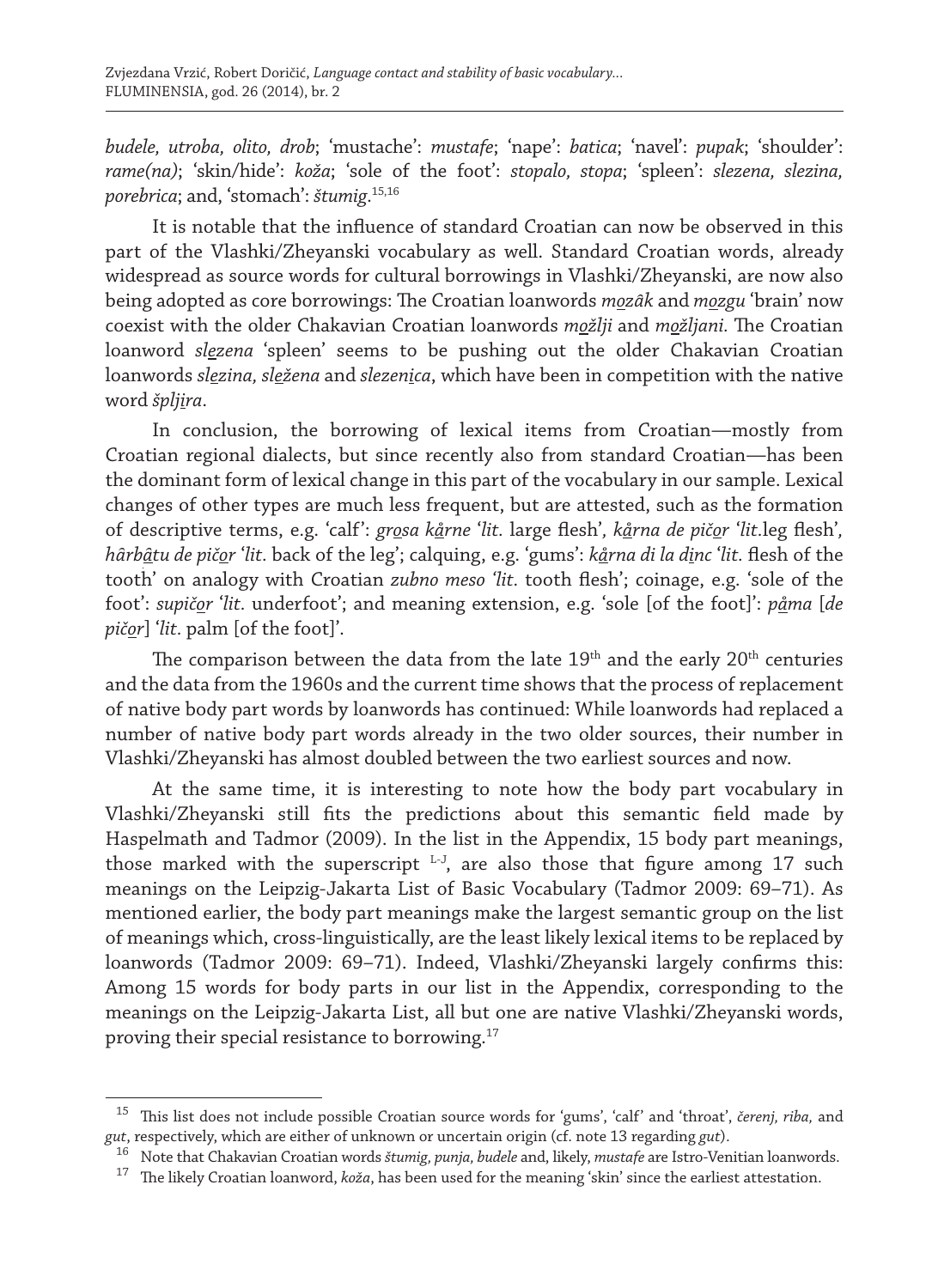#### **6. Conclusion**

Under the circumstances of extensive individual and community bilingualism, and an advancing language shift, the basic vocabulary for body parts in Vlashki/Zheyanski has been undergoing lexical changes, principally, through the replacement of native Vlashki/Zheyanski words by Croatian loanwords. The introduction of loanwords can be attested in both dialects of the language: In our sample of 46 body part terms, loanwords make over 26% of body part words in Vlashki and 17% in Zheyanski. Of the two dialects, Vlashki is the less conservative variety, spoken in the villages where language shift to Croatian has started earlier and is now in a more advanced stage. While the percentage of loanwords in this most resistent segment of the language's vocabulary is much smaller than in other, less basic, areas of the lexicon, it is considerable and in line with the language's long-standing contact with Croatian.

#### **References**

- Byhan, Arthur (1899) "Istrorumänisches Glossar", Iahresbericht des Instituts für rumänische Sprache, 4, 174–396.
- *Croatian Census 2011*, Croatian Bureau of Statistics, http://www.dzs.hr/Hrv/censuses/ census2011/censuslogo.htm, accessed on Sept. 29, 2014.
- *Dex Online: Dicţionare ale limbiiromâne*, http://dexonline.ro, accessed on Oct. 20, 2014.
- Du Nay, André (1996) *The Origins of the Rumanians: The Early history of the Rumanian Language,* Matthias Corvinus Publishing, Toronto-Buffalo.
- Filipi, Goran (2000) "Entomonimi nell'istrorumeno moderno", *Processi di convergenza e differenziazione nelle lingue dell'Europa medievale e moderna,* eds. Fabiano Fusco, Vincenzo Orioles and Alice Parmeggiani, Udine, 207–232.
- Filipi, Goran (2002a) *Istrorumunjski lingvistički atlas = Atlasul Lingvistic Istroromân = Atlante Linguistico Istrorumeno*, Znanstvena udruga Mediteran, Pula.
- Filipi, Goran (2002b) "About the Istrian-Romanian forms of the *splira* type", Annales, 12, 2, 415–420.
- Filipi, Goran (2005) "Istrorumunjski", in *Istarska enciklopedija,* eds. Miroslav Bertoša and Robert Matijašić, Leksikografski zavod Miroslav Krleža, Zagreb, 344–345.
- Frăţilă, Vasile, Sârbu, Richard (1998) *Dialectul Istroromân: Texte şi glosar*, Editura Amarcord, Timişoara.
- Frăţilă, Vasile (2002) "Terminologia corpului în dialectul istroromân", Tabula*,* 6, 121– 135.
- Harris, Martin (1988) "The Romance languages", *The Romance Languages,* eds. Martin Harris and Nigel Vincent, Oxford University Press, New York, 1–25.
- Haspelmath, Martin, Uri, Tadmor (2009) "The Loanword Typology project and the World Loanword Database", *Loanwords in the World's Languages*, eds. Martin Haspelmath and Uri Tadmor, De Gruyter Mouton, Berlin, 1–34.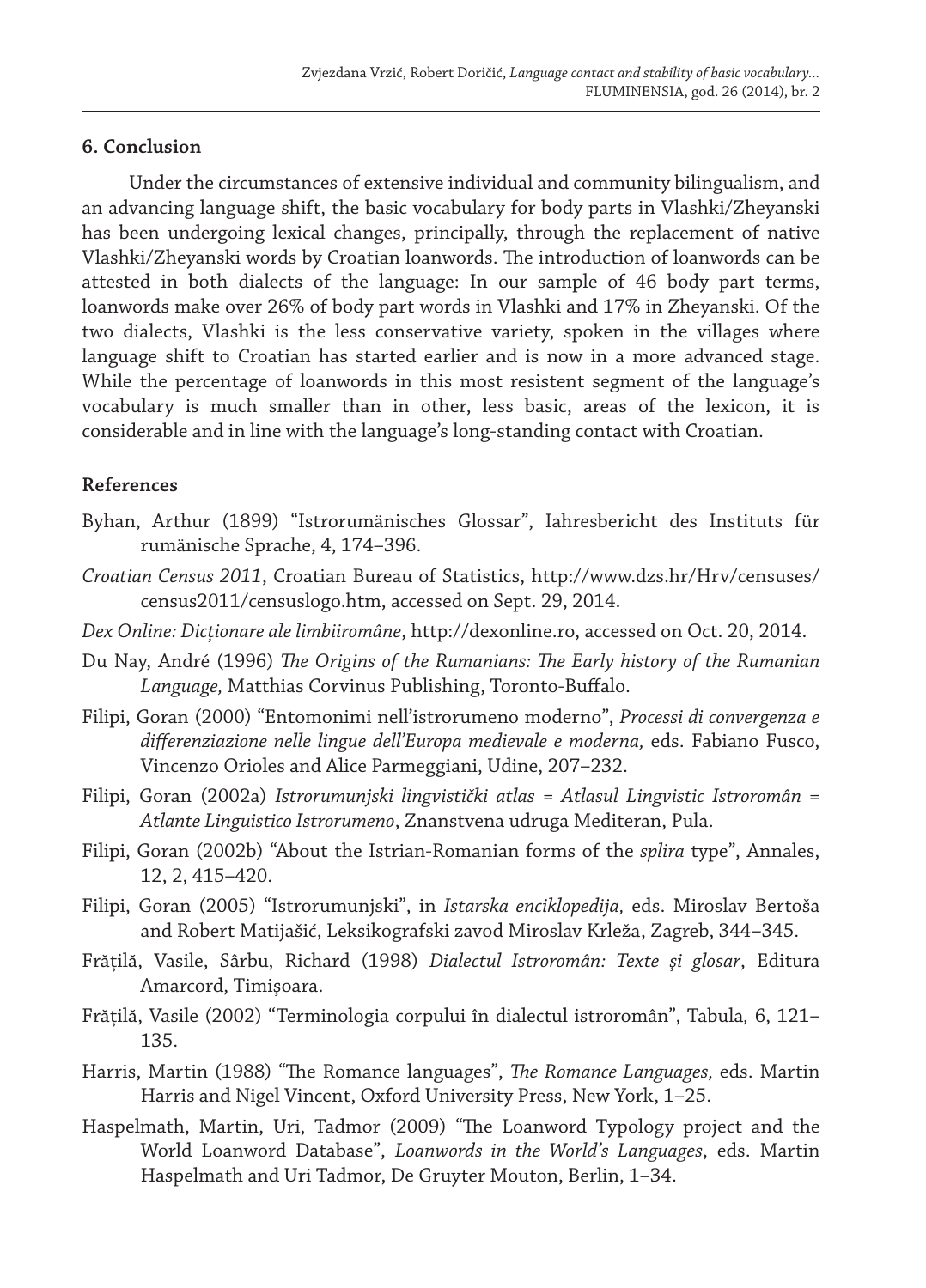- Haspelmath, Martin (2009) "Lexical borrowing: Concepts and issues", *Loanwords in the World's Languages*, eds. Martin Haspelmath and Uri Tadmor, De Gruyter Mouton, Berlin, 35–54.
- *Istarski rječnik*, Histria Croatica C.A.S.H., http://istarski-rjecnik.com/projekt, accessed on Oct. 20, 2014.
- Kovačec, August (1963) "Note de lexicologie istroroumaine: Sur la disparition des mots anciens et leurremplacement par des mots croates", Studia Romanica et Anglica Zagrabiensia, 15–16, 3–39.
- Kovačec, August (1981) "Les différences lexicales entre l'istroroumain du nord et l'istroroumain du sud", Studia Romanica et Anglica Zagrabiensia*,* 26, 1–2, 57–83.
- Kovačec, August (1984) "Istroromâna", *Tratat de dialectologie românească,* ed. Valeriu Rusu, Scrisul Românesc, Craiova, 550–590.
- Kovačec, August (1993) "Neki problemi istrorumunjske etimologije", *Etimologija*, ed. Vojmir Vinja, Zagreb, 81–91.
- Kovačec, August (1995) "Jezik istarskih 'Rumunja'", Annales 6, 65–76.
- Kovačec, August (1998) *Istrorumunjsko-hrvatski rječnik (sa gramatikom i tekstovima)*, Znanstvena udruga Mediteran, Pula.
- Maiorescu Ioan (1996 (1900)) *Itinerario in Istria e vocabolario istriano-romeno*, Edizioni Parnaso, Trieste.
- Mallinson, Graham (1987) "Rumanian", *The World's Major Languages*, ed. Bernard Comrie, Oxford University Press, New York/Oxford, 303–321.
- Milevoj, Marijan (1992) *Gonanponase: Rječnik labinskog govora*, Labin.
- Mohorovičić-Maričin, Franjo (2001) *Rječnik čakavskog govora Rukavca i bliže okolice*, Adamić, Rijeka-Opatija-Matulji.
- Naselja i stanovništvo RH 1857 2001, *Croatian Bureau of Statistics*, http://www.dzs.hr, accessed on Sept. 29, 2014.
- Niculescu, Alexandru (1990) *Outline History of the Romanian Language*, Unipress, Padova.
- Orbanić, Srđa (1995) "Status attuale delle comunità istro-romene", *Annales*, 6, 57–64.
- Pellis, Ugo, Lorenzo Massobrio, Matteo Bartoli et al. (1995) *Atlante lingvistico italiano, Volume I: XX.* Istituto poligrafico e Zecca dello Stato, Libreria dello Stato, Roma.
- Puşcariu, Sextil (1926) *Studii istroromâne, Vol. III: Bibliografie critică, listele lui Bartoli, texte inedite, note, glosare*, Cultura naţională, Bucureşti.
- Puşcariu, Sextil (ed.) (1938) *Atlasul lingvistic român*, Muzeul Limbii Române din Cluj, Cluj.
- Ribarić, Josip (2002 (1940)) *O istarskim dijalektima: Razmještaj južnoslavenskih dijalekata na poluotoku Istri s opisom vodičkog govorora,* Josip Turčinovic, Pazin.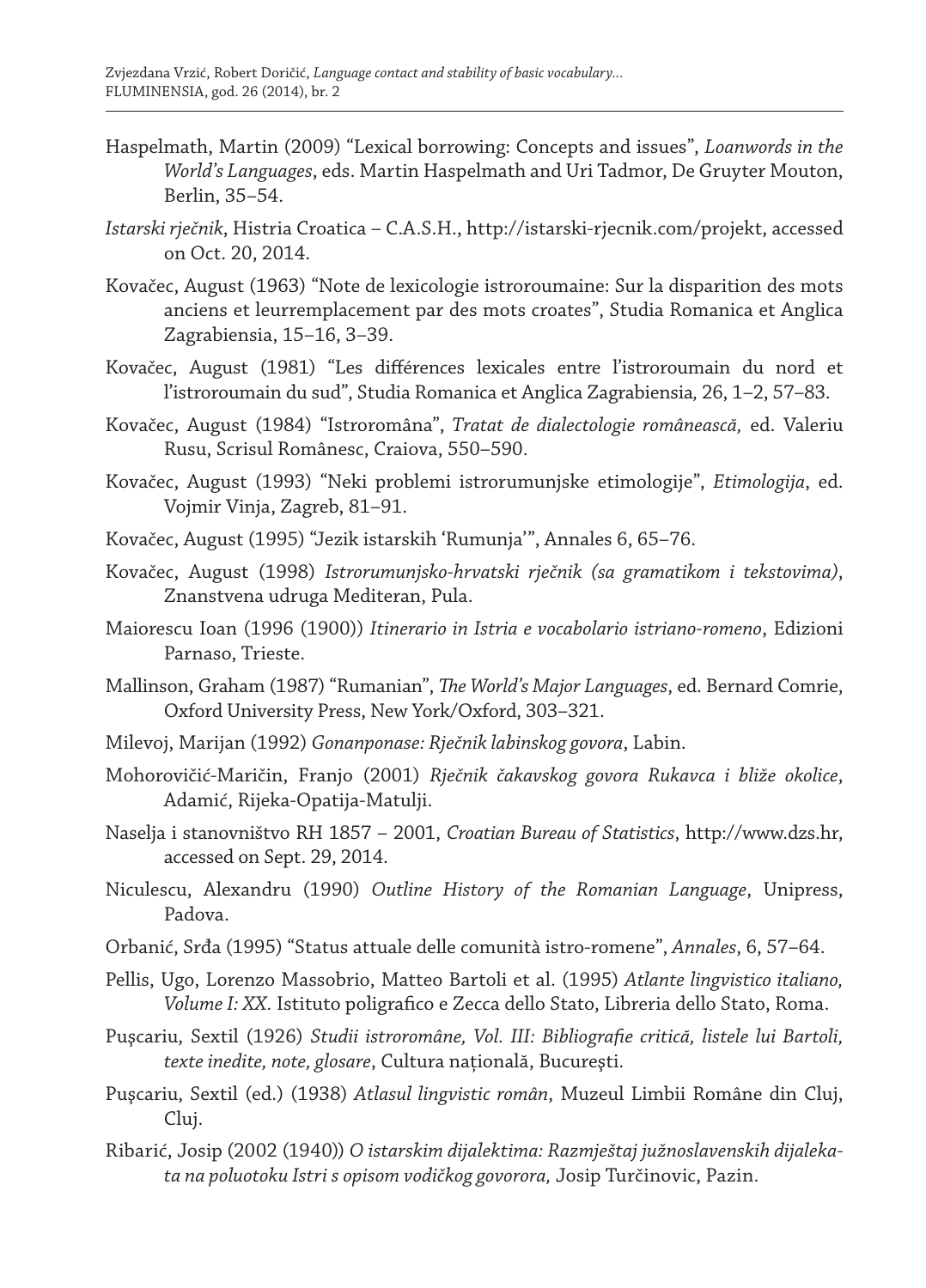- Schulte, Kim (2009a) "Loanwords in Romanian", *Loanwords in the World's Languages*, eds. Martin Haspelmath and Uri Tadmor, De Gruyter Mouton, Berlin, 230–259.
- Schulte, Kim (2009b) "Romanian vocabulary", *World Loanword Database*, eds. Martin Haspelmath and Uri Tadmor, *Max Planck Institute for Evolutionary Anthropology*, http://wold.clld.org/vocabulary/8, accessed on Sept. 23, 2014.
- Thomason, Sarah Grey and Terrence Kaufman (1988) *Language Contact, Creolization, and Genetic Linguistics*, University of California Press, Berkeley/Los Angeles/ Oxford.
- Vrzić, Zvjezdana (2009, July) "Kako pisati vlaški ili žejanski jezik? [How to write Vlashki or Zheyanski?]", paper presented at the Days of the Vlashki/Zheyanski Language Conference, Šušnjevica, Croatia.
- Vrzić, Zvjezdana and John V. Singler (forthcoming) "Identity and language shift among Vlashki/Zheyanski speakers in Croatia", *Proceedings to the International Conference on Endangered Languages in Europe 2013, Language Documentation & Conservation, University of Hawai's Press.*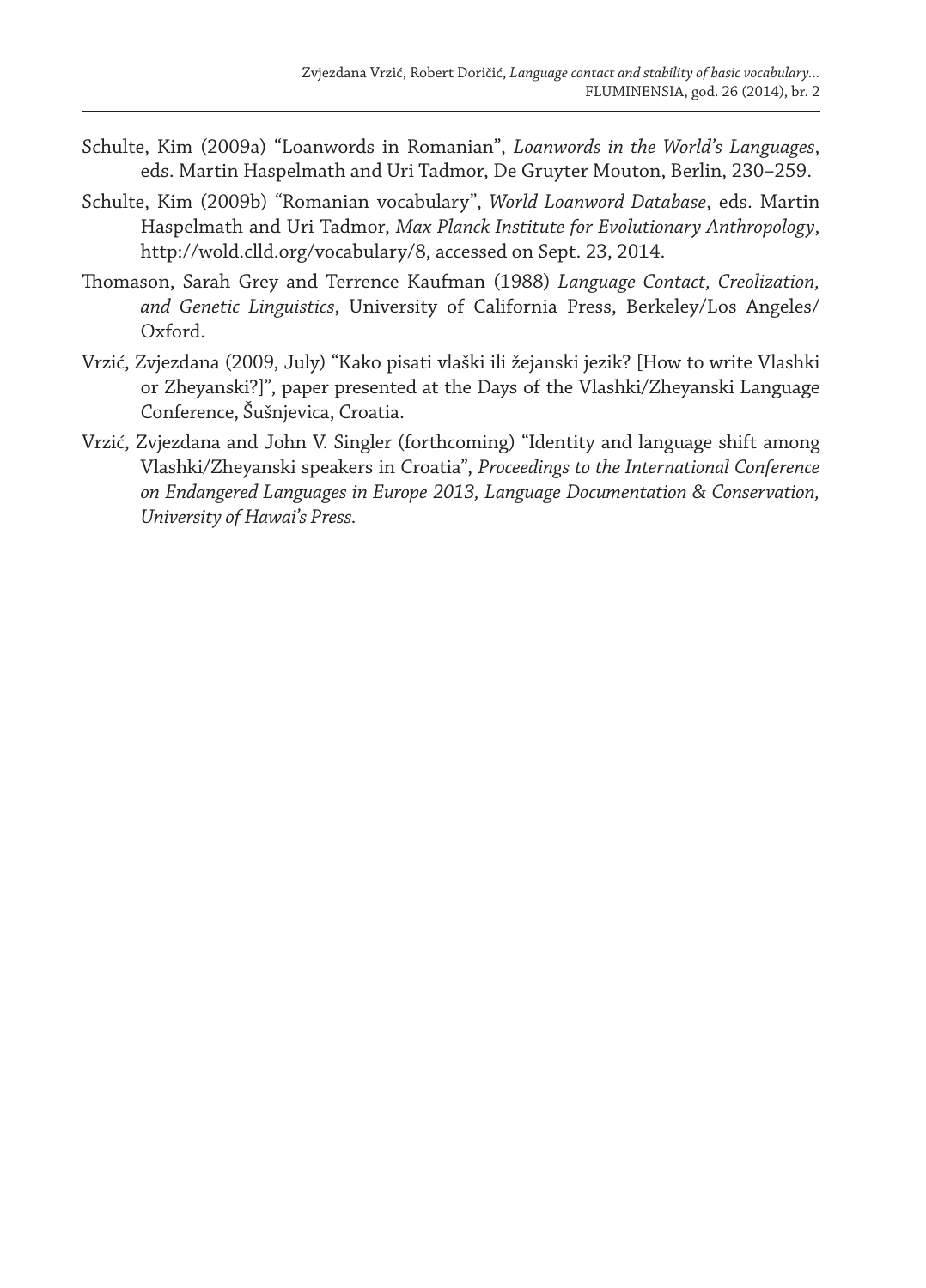## **Appendix: Body Part Words in Vlashki/Zheyanski with their Source Words and with Comparison to Romanian**

| <b>Body Part</b><br>Meaning | Vlashki/Zheyanski<br><b>Word Today</b>                        | Romanian<br>Word <sup>18</sup>                                                       | Source Word for<br>Vlashki/Zheyanski <sup>19</sup>                                              |
|-----------------------------|---------------------------------------------------------------|--------------------------------------------------------------------------------------|-------------------------------------------------------------------------------------------------|
| Adam's apple/<br>throat     | Zhe. gârkljånu Vl.<br>zaletåvâcu de<br>gârkljån <sup>20</sup> | mărul lui Adam<br>(Not in Schulte 2009)                                              | 1) Cr. grkljan 2) Chak. Cr.<br>zaletavac <sup>21</sup>                                          |
| back                        | hârbâtu                                                       | spate<br>1 Gr.                                                                       | Chak. Cr. hrbat                                                                                 |
| belly                       | Zhe. folele Vl.<br>târbuhu                                    | burtă, abdomen,<br>pântece, vintre; foale<br>3 Alb., 1 uncertain:<br>Lat., Fr., 5, 5 | 1) Lat. fŏllis 2) Chak. Cr. trbuh                                                               |
| $L-Jh$ lood <sup>22</sup>   | Zhe. sânže Vl. šânže                                          | sânge<br>5                                                                           | Lat. sanguis                                                                                    |
| body                        | Zhe. životu de om Vl.<br>telina de om                         | trup, corp<br>1 Sl.; 1 uncertain: Fr.,<br>Lat., Ger.                                 | 1) Chak. Cr. život 2) Chak. Cr.<br>telino, or, coinage: Cr. telo + -ina<br>(B, F) <sup>23</sup> |
| L-J <sub>bone</sub>         | osu                                                           | <b>OS</b><br>5                                                                       | 1) Lat. ossum 2) Lat. costa                                                                     |
| brain                       | Zhe. mozâk, možlji<br>Vl. m <u>o</u> zgu, m <u>o</u> žljani   | creier<br>5                                                                          | 1) Chak. Cr. možjani (F),<br>možjeni, možljen 2) Cr. mozak                                      |
| buttocks                    | kuru                                                          | sezut, fund, dos,<br>bucă; cur<br>5, 5, 5, 5                                         | Lat. culus                                                                                      |
| calf                        | Zhe. grosa kårne Vl.<br>hârbâtu de pičor                      | pulpă<br>5                                                                           | 1) descriptive term<br>2) descriptive term                                                      |

<sup>&</sup>lt;sup>18</sup> Romanian words and their sources listed in this column come from Schulte 2009. Additional Romanian words, usually, non-standard or regional, not provided by Schulte, are added here when they are cognate with the Vlashki/Zheyanski words. Numbers indicate the origin of words as provided by Schulte: 5 no evidence for borrowing (i.e. of Latin origin); 4 very little evidence for borrowing; 3 perhaps borrowed; 2 probably borrowed; 1 clearly borrowed. Romanian words in boldface are cognate to words in Vlashki/Zheyanski.

<sup>&</sup>lt;sup>19</sup> Source words are listed in the order of Vlashki/Zheyanski words in the second column. This etymological information is based on suggestions provided by Byhan (1899), Frăţilă (2003) and Kovačec (1981, 1993, 1995, 1998). *Dex Online: Dicţionare ale limbii române* was also used for comparison. In most cases, *Istarski rječnik* was consulted for Chakavian Croatian source words.

<sup>20</sup> Vl.=Vlashki, Zhe.=Zheyanski.

<sup>21</sup> Chak. Cr.=Chakavian Croatian dialect; Cr.=Croatian; Gr.=Greek; It.=Italian; Istro-Ven.=Istro-Venitian (dialect of Italian); Rom.=Romanian, Sl.=Slavic. The meaning of source words is not indicated unless it is significantly different from the body part meanings provided in the first column.

 $22$  The superscript  $L-J$  in front of a word means that the word is found on the Leipzig-Jakarta List of Basic Vocabulary (Tadmor 2009: 68–71).

<sup>&</sup>lt;sup>23</sup> F=Frățilă 1998, B=Byhan 1899, Fi=Filipi 2002b. Author's last name initial is provided with those etymologies which have not been widely accepted and/or repeated by other authors.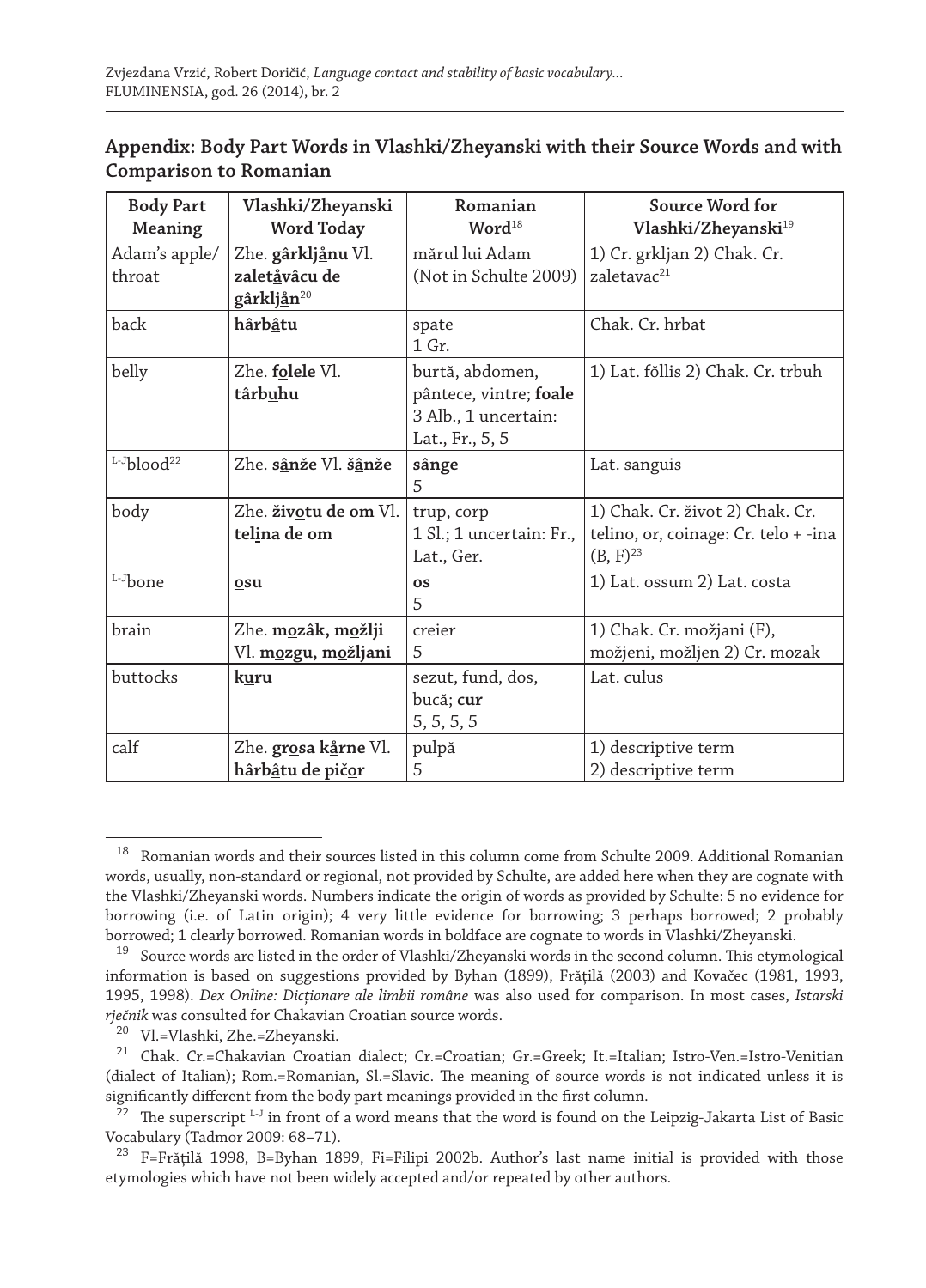| <b>Body Part</b><br>Meaning | Vlashki/Zheyanski<br>Word Today                                                                                                              | Romanian<br>Word                                                                   | Source Word for<br>Vlashki/Zheyanski                                                                                                                           |
|-----------------------------|----------------------------------------------------------------------------------------------------------------------------------------------|------------------------------------------------------------------------------------|----------------------------------------------------------------------------------------------------------------------------------------------------------------|
| chest                       | klj <u>e</u> ptu                                                                                                                             | piept<br>5                                                                         | 1) Lat. pectus                                                                                                                                                 |
| chin/beard                  | <b>b<u>å</u>rba</b> 'chin, beard',<br>peri de bårba 'beard';<br>Vl. also: <b>barbucu</b><br>ʻchin, beard', <b>peri de</b><br>barbucu 'beard' | bărbie 'chin'; <b>barbă</b><br>'beard'<br>5, 5                                     | 1) Lat. barba, cf. Chak. Cr. barba<br>'chin, beard' 2) descriptive term<br>3) Chak. Cr. barbuc 'beard' <<br>Istro-Ven. barbus, barbusso<br>4) descriptive term |
| $L-J$ ear                   | ur <u>e</u> klja                                                                                                                             | ureche<br>5                                                                        | Lat. auricula                                                                                                                                                  |
| elbow                       | Zhe. kuvetu Vl.<br>kovatu                                                                                                                    | cot<br>5                                                                           | Lat. cubitum (F)                                                                                                                                               |
| L-J <sub>eye</sub>          | oklju                                                                                                                                        | ochi<br>5                                                                          | Lat. oculus                                                                                                                                                    |
| eyebrow                     | Zhe. <b>žåna</b> Vl.<br>obrovica                                                                                                             | sprânceană<br>5                                                                    | 1) Lat. *genna 'eyelid', cf. Rom.<br>geană 'eyelash' 3) Chak. Cr.<br>obrvica                                                                                   |
| face/cheek                  | obråzu Zhe. also:<br>fåca                                                                                                                    | față, chip, obraz,<br>figură<br>5, 1 Hung., 1 Sl., 1 Fr.                           | 1) Sl. obrazŭ 2) Lat. facies; cf.<br>also Chak. Cr. faca '                                                                                                     |
| finger                      | žåžetu                                                                                                                                       | deget<br>5                                                                         | Lat. digitus                                                                                                                                                   |
| fingernail                  | unglja                                                                                                                                       | unghie<br>5                                                                        | Lat. ungula                                                                                                                                                    |
| fist                        | Zhe. <b>p<u>u</u>nja</b> Vl.<br>p <u>u</u> mânu                                                                                              | pumn<br>(Not in Schulte 2009)                                                      | 1) Chak. Cr. punja < It. pugno<br>2) Lat. pugnus                                                                                                               |
| forehead                    | frunta                                                                                                                                       | frunte<br>5                                                                        | Lat. frons                                                                                                                                                     |
| gums                        | Zhe. žinžirile Vl.<br>žinživele                                                                                                              | gingie                                                                             | Lat. gingiva, *gingina                                                                                                                                         |
| L-Jhair/body<br>hair        | peri 'hair', peru 'a<br>hair'                                                                                                                | păr (peri)<br>5                                                                    | Lat. pĭlus                                                                                                                                                     |
| L-Jhand/arm                 | mâra                                                                                                                                         | mână<br>5                                                                          | Lat. manus                                                                                                                                                     |
| head                        | k <u>å</u> pu                                                                                                                                | cap<br>5                                                                           | Lat. caput                                                                                                                                                     |
| heart                       | j <u>i</u> rima                                                                                                                              | inimă, cord<br>5, 5                                                                | Lat. anima                                                                                                                                                     |
| heel                        | <u>pe</u> ta                                                                                                                                 | călcâi<br>5                                                                        | Cr. peta                                                                                                                                                       |
| intestine(s)                | Zhe. måca Vl.<br>bud <u>i</u> lele, dr <u>o</u> bu                                                                                           | măruntaie, intestin,<br>viscere, vintre; mațe<br>5, 1 Lat., Fr., 1 Lat.,<br>Fr., 5 | 1) Lat. matia 2) Chak. Cr. budele<br>< Istro-Ven. budele 3) Old Sl.<br>*drobu (F), cf. Rom. drob 'piece,<br>bit' and Chak. Cr. drob                            |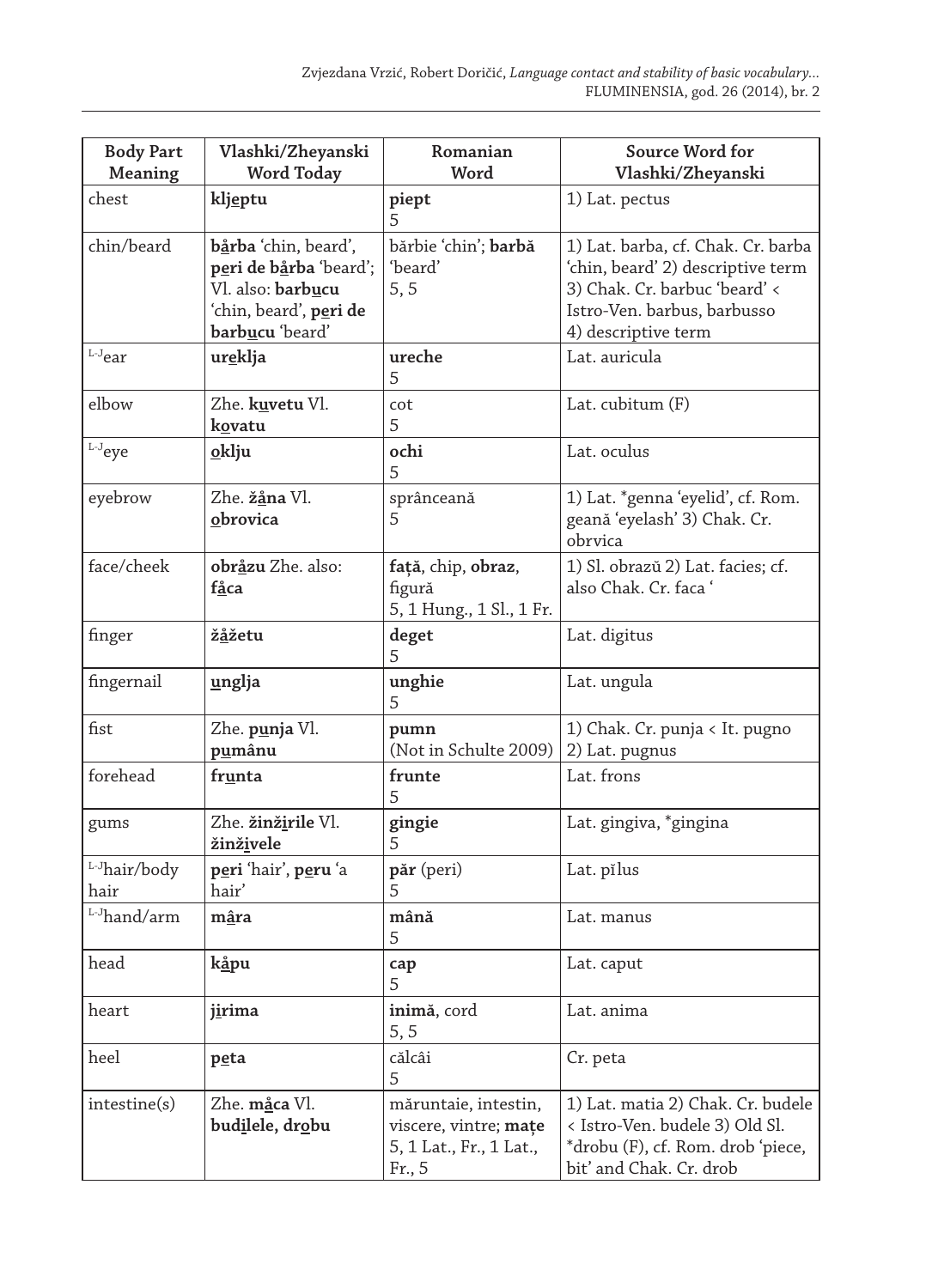| <b>Body Part</b><br>Meaning             | Vlashki/Zheyanski<br>Word Today                                       | Romanian<br>Word                                      | Source Word for<br>Vlashki/Zheyanski                                                                         |
|-----------------------------------------|-----------------------------------------------------------------------|-------------------------------------------------------|--------------------------------------------------------------------------------------------------------------|
| $^{\mathrm{L}\text{-} \mathrm{J}}$ knee | žerunklju                                                             | genunchi                                              | Lat. *genuculum                                                                                              |
| L-Jleg/foot                             | pičoru                                                                | picior 'leg, foot', labă<br>'foot'<br>5, 1 Hung., Sl. | Lat. petiolus                                                                                                |
| L-Jliver                                | fikåci                                                                | ficat<br>5                                            | Lat. ficatum                                                                                                 |
| L-J <sub>mouth</sub>                    | gura                                                                  | gură<br>5                                             | Lat. gula 'throat, neck'                                                                                     |
| mustache                                | muståfele                                                             | mustață<br>(Not in Schulte 2009)                      | Chak. Cr. mustafe                                                                                            |
| L-J <sub>nape/neck</sub>                | čerbiča Zhe. also:<br>batica                                          | ceafă, grumaz;<br>cerbice<br>1 Alb., 3 Alb.           | 1) Lat. cervix 2) uncertain:<br>Chak. Cr. batica 'small head<br>(of an object)'                              |
| navel                                   | buriku                                                                | buric, ombilic<br>5, 1 Fr.                            | Lat. umbilicus, *umbulicus                                                                                   |
| nipple/teat                             | cica                                                                  | țâță, sfârc, mamelă<br>5, 3 unidentifiable, 1<br>Fr.  | Lat. *titia, cf. cognate words in<br>all contact languages                                                   |
| $^{\mathrm{L}\text{-} \mathrm{J}}$ nose | nåsu                                                                  | nas<br>5                                              | Lat. nasus                                                                                                   |
| penis                                   | p <u>u</u> ca                                                         | penis, pulă; puță<br>1 Fr., Lat., 5                   | Lat. *praeputium (F)                                                                                         |
| rib                                     | kostele                                                               | coastă<br>5                                           | Lat. costa                                                                                                   |
| shoulder                                | umeru                                                                 | umăr<br>5                                             | Lat. humerus                                                                                                 |
| L-J <sub>skin</sub>                     | koža                                                                  | piele<br>5                                            | Old Sl. koža (F), cf. Rom. coajă<br>'bark' and Cr. koža                                                      |
| sole of the<br>foot                     | Zhe. påma Vl.<br>supičor                                              | talpă<br>(Not in Schulte 2009)                        | 1) Lat. palma, cf. Vl./Zhe. påma<br>'palm' 2) coinage: sup-pičór 'lit.<br>under-foot'                        |
| spleen                                  | špljira Zhe. also:<br>slezina, podrebrica<br>Vl. also: <b>slezena</b> | splină<br>1 Gr.                                       | 1) Lat. splēn (Fi) 2) Chak. Cr.<br>slezin(a) 3) uncertain:<br>Cr. *porebrica 'lat. pleura'<br>4) Cr. slezena |
| stomach                                 | Zhe. štumihu Vl.<br>št <u>u</u> migu                                  | stomac<br>1 Fr., Gr.                                  | Chak. Cr. štumig                                                                                             |
| throat                                  | gutu                                                                  | gâtlej, beregată<br>5, 4 Serb.                        | Uncertain: Old Sl. glǔtǔ or Lat.<br>guttur (F), cf. Rom. gât 'neck'<br>and Chak. Cr. gut 'throat, neck'      |
| L-J <sub>tongue</sub>                   | limba                                                                 | limbă<br>5                                            | Lat. lingua                                                                                                  |
| $^{\mathrm{L}\text{-}\mathrm{J}}$ tooth | Zhe. dinte Vl. dintu                                                  | dinte<br>5                                            | Lat. dens                                                                                                    |